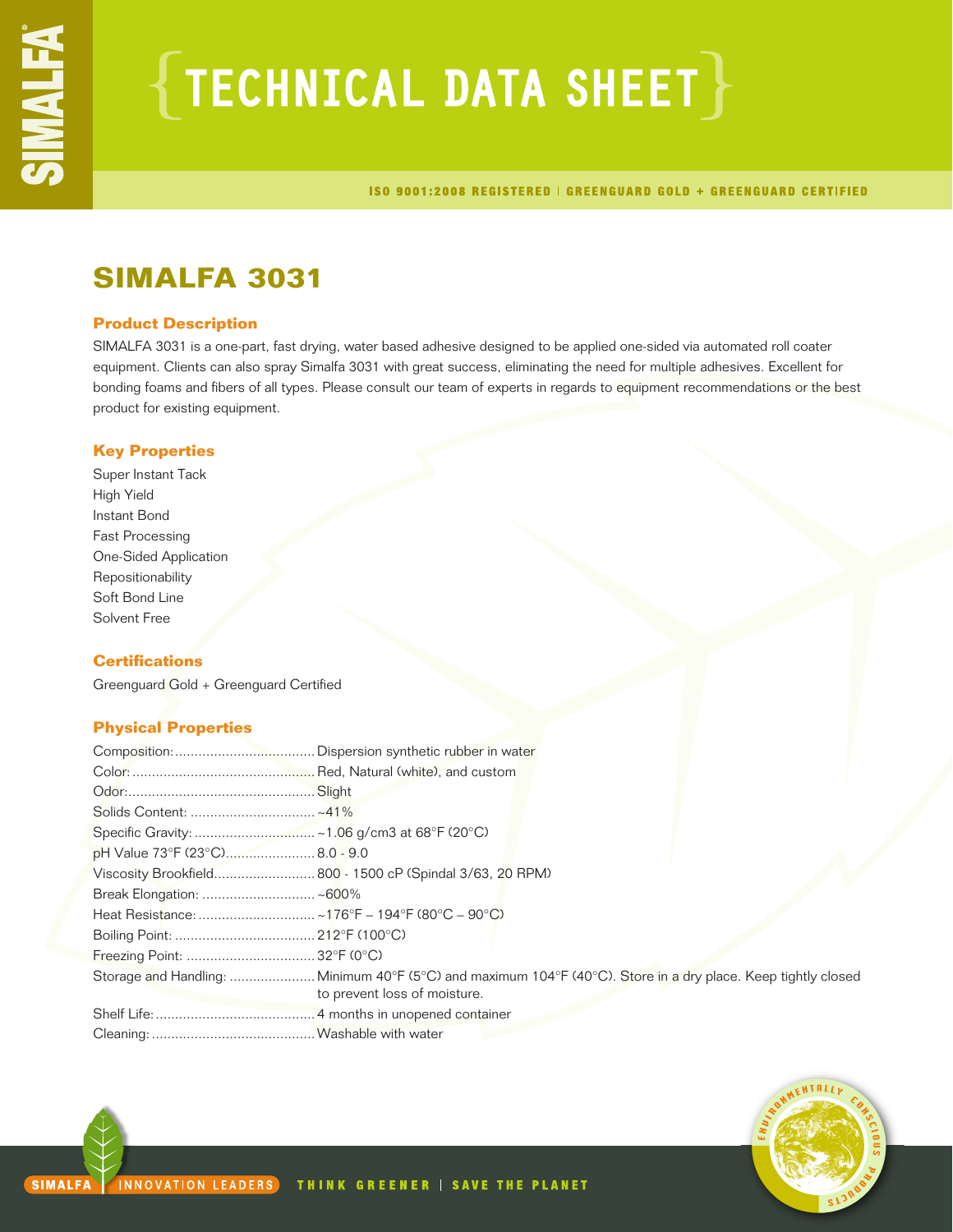## **Available Container Sizes**

Simalfa is available in 5, 110, and 250 gallon containers (20, 440, and 1000 kg containers). For additional container size information, visit the web at: www.simalfa.com/Techinfo/Container.htm

## **Surface Preparation**

Surfaces must be clean, dry and dust free. Any petroleum based product such as oil or grease can prevent suitable bonding.

## **Application**

Never agitate or mix before using. Simalfa can be applied to both surfaces with a spray gun. However, in many instances, single sided application is the preferred method. Hold the spray gun between 6"- 12" (15cm - 25cm) from the surface and be sure to overlap the pattern slightly with each pass to ensure uniform coverage.

## **Coverage**

Coverage will vary depending on the porosity of substrates and strength of adhesive bond desired. Typical users will cover up to 1000 square feet per gallon. In all cases, user evaluation will be required to determine the optimum coverage levels for their application.

## **Assembly and Bonding Time**

Simalfa bonds immediately after spraying. Users can reposition the substrates, to maximize the quality of their product, without re-spraying. Pressure may be applied via manual or mechanical methods to enhance the initial bond. In addition, the user can place the substrates together immediately or up to 15 minutes after spraying if required by their production process. After 15 minutes the adhesive may dry and the final adhesion can suffer, or a pseudo-adhesion could take place.

The final bond is achieved once the residual water has evaporated. Although water evaporation happens quickly, it is recommended users wait 24 hours before performing any final bond testing.

## **Application Method and Equipment**

SIMALFA is best dispensed via our patented Free Flowing gravity delivery system and applied with our high volume low-pressure (HVLP) spray guns. Other spray gun manufacturers may also have suitable application equipment. To find out if your spray gun works with Simalfa, just contact us, we can help.

We can supply all the necessary design, engineering and equipment to properly install and use SIMALFA.

| Method of Dispensing:  Free Flowing System (Patent#: 5868319) or pressure container.<br>Pumping is not recommended |
|--------------------------------------------------------------------------------------------------------------------|
| colored metals such as aluminum, steel, brass, etc.                                                                |
| Cleaning of Equipment: Use water only. Never use solvents of any type.<br>DO NOT SUBMERGE SPRAY GUN IN WATER       |

## **Cleanup**

In some cases wet adhesive may be removed with water. Dry adhesive cannot be removed from porous substrates such as foams or fabrics. It is recommended that users prevent adhesive from getting on surfaces where it's not wanted.

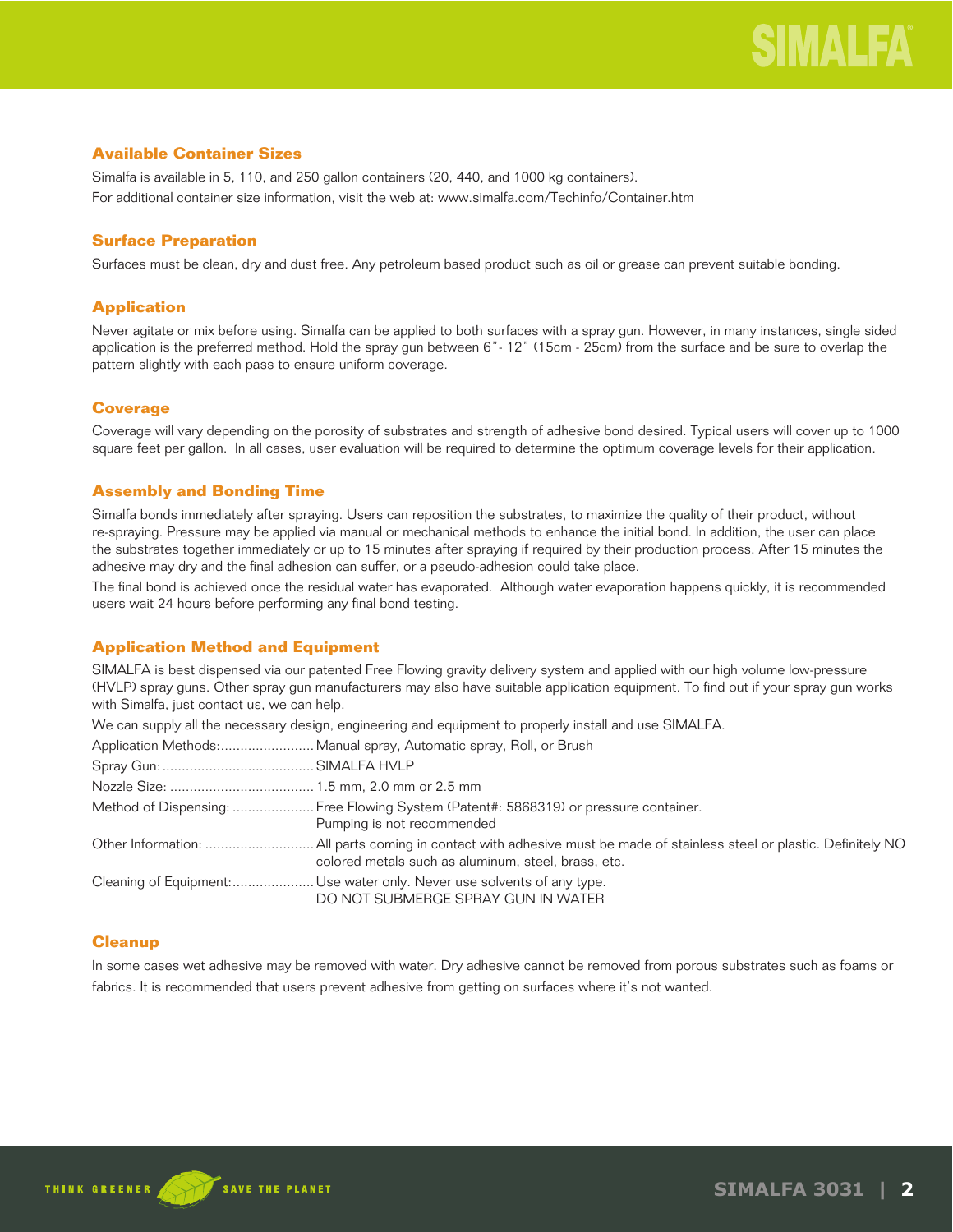## **Precautionary Information**

Please refer to the Safety Data Sheet and Product Label for Health and Safety Information before using Simalfa.

## **For Additional Information**

To request further information visit our website at WWW.SIMALFA.COM, contact us via telephone at (973)423-9266, or mail us at SIMALFA, 15 Lincoln Street, Hawthorne NJ 07506 USA.

To arrange an on-site demonstration please contact us at (973)423-9266 immediately.

## **Important Notice**

This information is accurate to the best of Alfa Adhesives, Inc.'s knowledge, or obtained from sources believed by Alfa Adhesives, Inc. to be accurate. Because many factors may affect processing or application/use, we recommend that you make tests to determine the suitability of this product for your particular purpose prior to use. No warranties of any kind, either expressed or implied, including warranties of merchantability or fitness for a particular purpose, are made regarding products described or designs, data or information set forth, or that the products, designs, data or information may be used without infringing the intellectual property rights of others. In no case shall the descriptions, information, data or designs provided be considered a part of our terms and conditions of sale. Further, you expressly understand and agree that the descriptions, designs, data, and information furnished by Alfa Adhesives, Inc. hereunder are given gratis and Alfa Adhesives, Inc. assumes no obligation or liability for the description, designs, data and information given or results obtained, all such being given and accepted at your risk.

## **TDS Prepared by:**

Alfa Adhesives, Inc. 15 Lincoln Street Hawthorne, NJ 07506 USA Tel: 973.423.9266 Fax: 973.423.9264



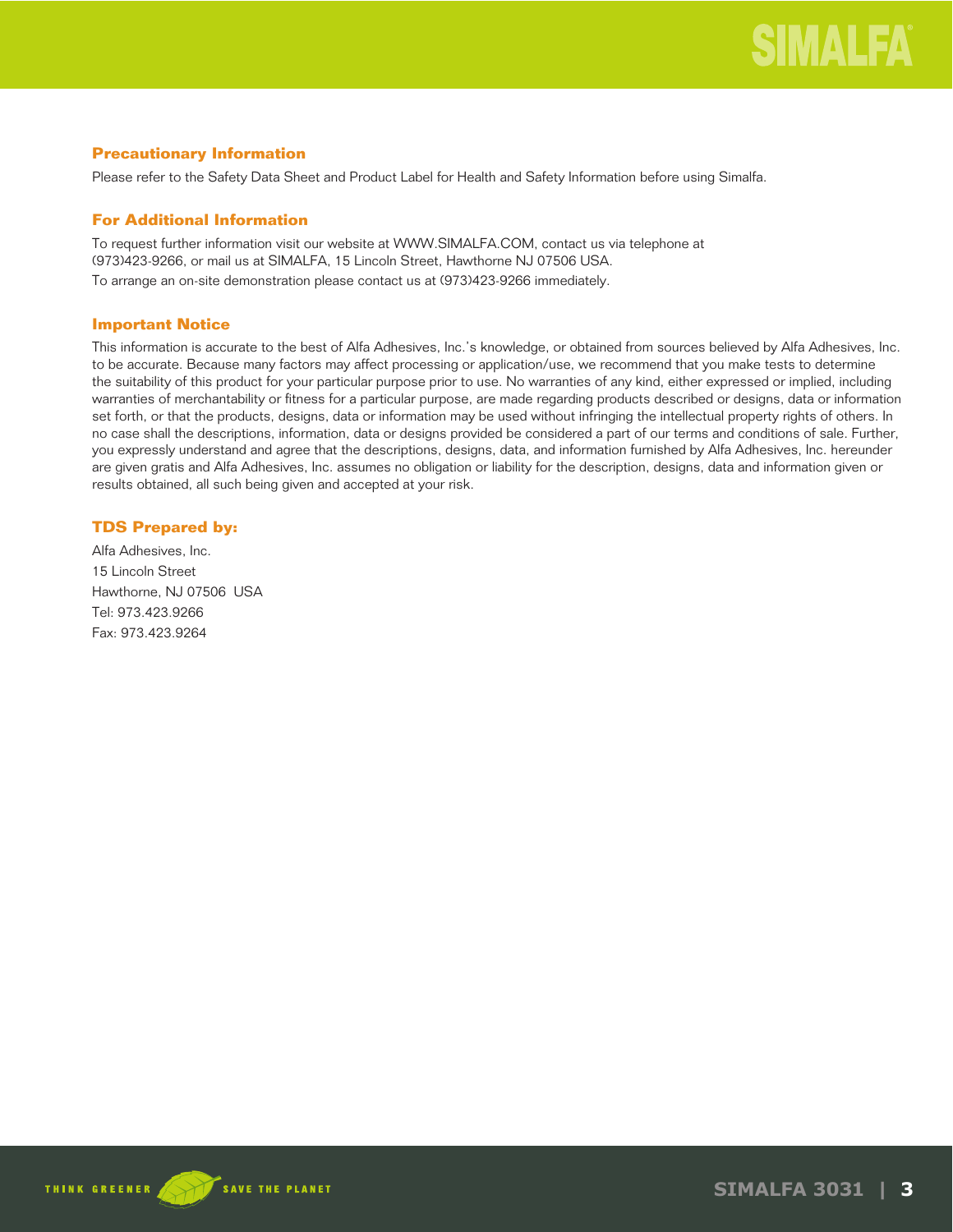# $\{SAFFITY$  DATA SHEET $\}$

**ISO 9001:2008 REGISTERED | GREENGUARD GOLD + GREENGUARD CERTIFIED** 

## **SIMALFA 3031**

## **SECTION 1: Identification**

| Product identifier:  SIMALFA 3031                       |                                                                     |
|---------------------------------------------------------|---------------------------------------------------------------------|
|                                                         |                                                                     |
| Product Code Number:  3031                              |                                                                     |
|                                                         |                                                                     |
|                                                         | Recommended use:  Adhesives. Industrial Use. Flexible foam bonding. |
| Recommended restrictions:  Uses other than those above. |                                                                     |
| <b>Manufacturer Information:</b>                        |                                                                     |
|                                                         |                                                                     |
|                                                         |                                                                     |
|                                                         |                                                                     |
| Office hours (Mon - Fri):  6.00 am to 5:00 pm EST       |                                                                     |
|                                                         | Company contact name: Darren Gilmore, darren.gilmore@simalfa.com    |
| Emergency phone number:  1.973.423.9266                 |                                                                     |

## **SECTION 2: Hazard(s) identification**

| Classification of the chemical in accordance with paragraph (d) of §1910.1200: |                                                                                                                 |  |
|--------------------------------------------------------------------------------|-----------------------------------------------------------------------------------------------------------------|--|
|                                                                                | Physical hazards:  Not classified as a physical hazard under GHS criteria                                       |  |
|                                                                                |                                                                                                                 |  |
|                                                                                | Environmental hazards:  Not classified as a physical hazard under GHS criteria.                                 |  |
| GHS signal word:  Not applicable.                                              |                                                                                                                 |  |
|                                                                                | GHS hazard statement(s):  This mixture is classified as not hazardous according to paragraph (d) of §1910.1200. |  |
| GHS Hazard symbol(s):  Not applicable.                                         |                                                                                                                 |  |
| <b>GHS Precautionary statement(s):</b>                                         |                                                                                                                 |  |
|                                                                                |                                                                                                                 |  |
|                                                                                |                                                                                                                 |  |
|                                                                                |                                                                                                                 |  |

Disposal: .......................................... No disposal precautionary statements required.

## Hazard(s) not otherwise Classified (HNOC):

Avoid inhalations of spray mists and/or spray vapors.

Ingredient(s) of unknown acute toxicity: Not applicable.

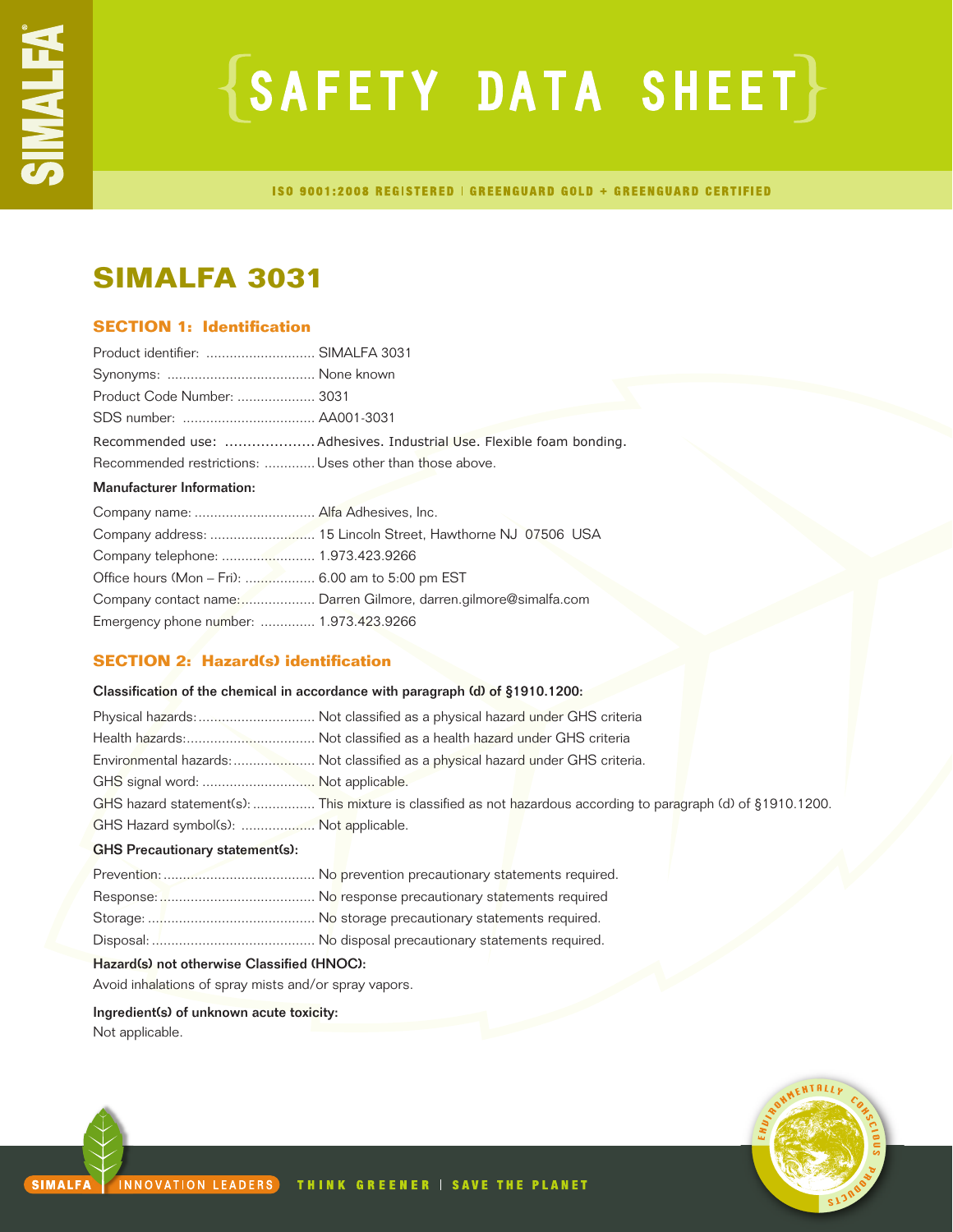## **SECTION 3: Composition/information on ingredients**

## Mixture:

CR (polychloroprenes, Chloroprene rubber), Additive, Water.

| l Chemical Name                   | CAS# | <b>Concentration (weight %)</b> |
|-----------------------------------|------|---------------------------------|
| No hazardous components above the |      |                                 |
| l classification threshold        |      |                                 |

Note: The balance of the ingredients are not classified as hazardous, or are below the classification threshold under the criteria of the Federal OSHA Hazard Communication Standard 29 CFR 1910.1200.

## **SECTION 4: First-aid measures**

## Description of necessary measures:

## Inhalation:

Remove to fresh air. In case of irritation of the respiratory tract seek medical advice.

## Skin contact:

After contact with skin, wash immediately with soap and water. In case of skin irritation, seek medical treatment.

## Eye contact:

If product gets into the eye, keep eyelid open and rinse immediately with large quantities of water, for at least 5 minutes. Subsequently consult an ophthalmologist.

#### Ingestion:

Contact a physician/medical advice immediately.

#### Most important symptoms/effects, acute and delayed:

None currently known.

#### Indication of immediate medical attention and special treatment needed:

If any symptoms are observed, contact a physician and give them this SDS sheet.

## **SECTION 5: Fire-fighting measures**

#### Suitable extinguishing media:

Water. Foam. Dry extinguishing powder.

## Unsuitable extinguishing media:

None known.

#### Specific hazards:

Product is not combustible. In case of fire and/or explosion do not breathe fumes. Combustion products – Irritating gases and vapors. Special protective equipment and precautions for fire-fighters: Full protective clothing and NIOSH-approved self-contained breathing apparatus should be worn. Use water to cool exposed containers.

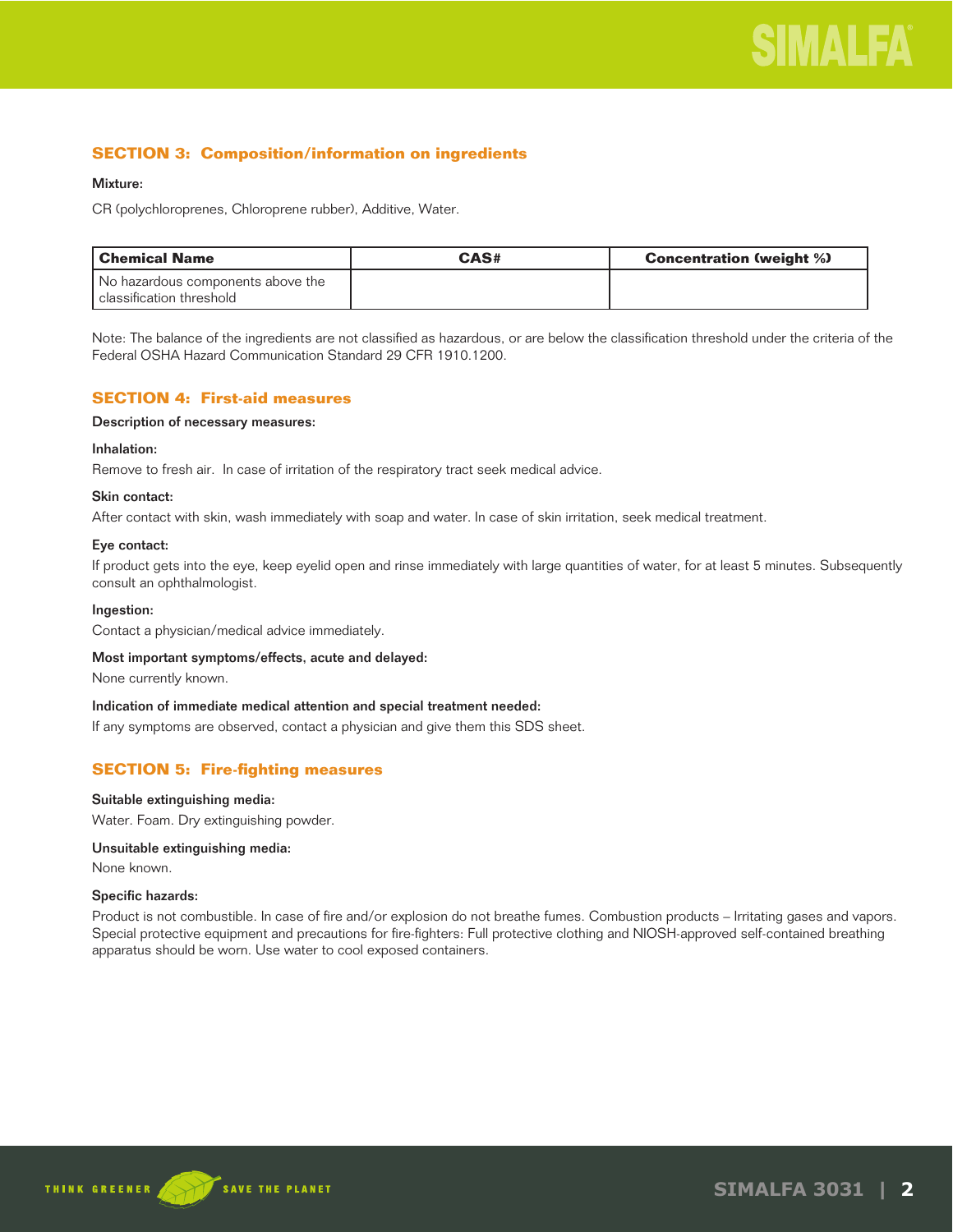## **SECTION 6: Accidental release measures**

#### Personal precautions, protective equipment and emergency procedures:

Wear appropriate protective equipment, such as gloves, goggles and protective clothing, as conditions warrant (see Section 8). See Sections 2 and 7 for additional information on hazards and precautionary measures. Change contaminated clothing.

## Environmental Precautions:

Stop spill/release if it can be done safely. Do not empty into drains or the aquatic environment. Cover drains.

## Methods and material for containment and cleaning up:

Remove mechanically, placing in appropriate containers for disposal. Absorb with liquid-binding material (e.g. sand, diatomaceous earth, acid- or universal binding agents). Clear contaminated area thoroughly. Retain contaminated washing water and dispose. Dispose of in accordance with all local, state, and federal regulations.

## **SECTION 7: Handling and storage**

#### Precautions for safe handling:

The necessary precautions for handling chemicals should be followed. If suction of the immediate vicinity is impossible or insufficient, adequate airing of the working place must be ensured. Use good personal hygiene practices and wear appropriate personal protective equipment (see section 8).

#### Conditions for safe storage, including any incompatibles:

Store only in original container. Keep container tightly closed. The adhesive is sensitive to frost! Temperatures below 0°C will destroy the adhesive!

## Storage conditions:

Store between 5°C to and 40°C

## Shelf life:

4 months in unopened container.

## **SECTION 8: Exposure controls/personal protection**

#### Control Parameters:

## Occupational exposure limits:

Does not contain substances above concentration limits fixing an occupational exposure limit.

| US OSHA HAZARDOUS COMPONENTS (29 CFR 1910.1200): |                  |                   |  |
|--------------------------------------------------|------------------|-------------------|--|
| Permissible Exposure Limits                      |                  |                   |  |
| l Substance                                      | PEL-TWA (8 hour) | PEL-STEL (15 min) |  |
| Not Applicable                                   |                  |                   |  |

| US ACGIH Threshold Limit Values |                  |                   |  |
|---------------------------------|------------------|-------------------|--|
| Substance                       | TLV-TWA (8 hour) | TLV-STEL (15 min) |  |
| Not Applicable                  |                  |                   |  |

| <b>NIOSH Exposure Limits</b> |            |        |
|------------------------------|------------|--------|
| <b>Substance</b>             | <b>TWA</b> | ' STEL |
| Not Applicable               |            |        |

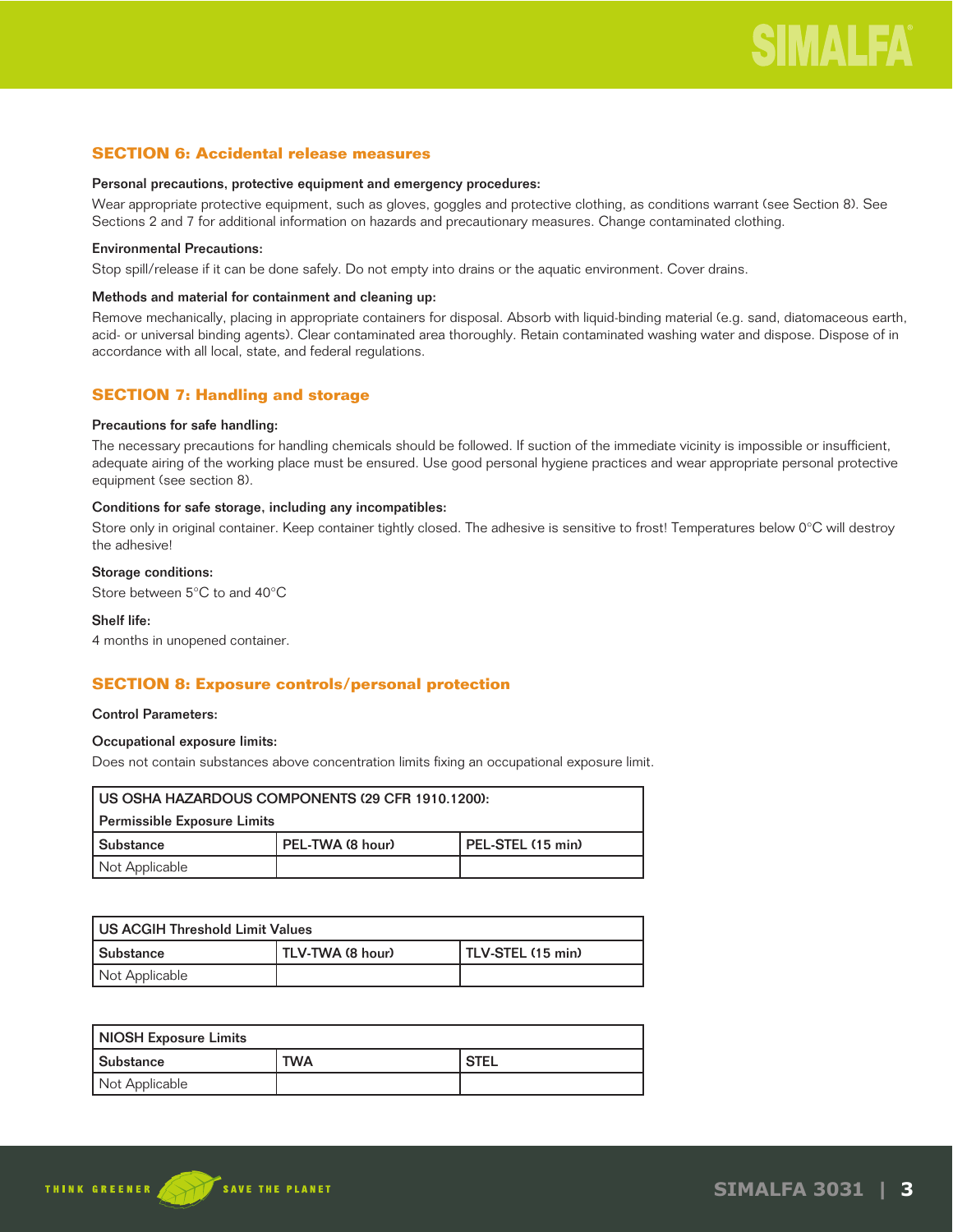## Appropriate engineering controls:

General room ventilation should be adequate. See also Section 7.

#### Individual protection measures, such as personal protective equipment:

## Eye/face protection:

Use suitable safety glasses. Eye protection should be compliant with OSHA regulations.

#### Skin and hand protection:

Use appropriate gloves. Gloves must be inspected prior to use. Use proper glove removal technique (without touching glove's outer surface) to avoid skin contact with this product. Dispose of contaminated gloves after use in accordance with applicable laws and good laboratory practices. Wash and dry hands.

## Respiratory protection:

Avoid inhalations of spray mists and/or spray vapors. Work in well ventilated areas, where risk assessment shows air-purifying respirators are appropriate, use type N95 (US) or type P2 (EN 143) respirator. Use respirators and components tested and approved under appropriate government standards such as NIOSH (US) or CEN (EU).

## Other:

Other protective clothing may be required depending on degree of exposure.

## Thermal hazards:

No data available.

## **SECTION 9: Physical and chemical properties**

#### Appearance

| Melting point/freezing point:  Not applicable               |  |
|-------------------------------------------------------------|--|
|                                                             |  |
|                                                             |  |
|                                                             |  |
|                                                             |  |
| Flammability (solid, gas): Non-flammable                    |  |
| Upper/lower flammability or explosive limits                |  |
| Flammability limit – lower %): Not applicable               |  |
| Flammability limit - upper (%):  Not applicable             |  |
| Explosive limit – lower (%):  Not applicable                |  |
| Explosive limit – upper (%): Not applicable                 |  |
|                                                             |  |
|                                                             |  |
| Relative density (@50oC):  1.06 g/cm3                       |  |
|                                                             |  |
| Partition coefficient (n-octanol/water):  No data available |  |
| Auto-ignition temperature:  No data available               |  |
| Decomposition temperature:  No data available               |  |
|                                                             |  |

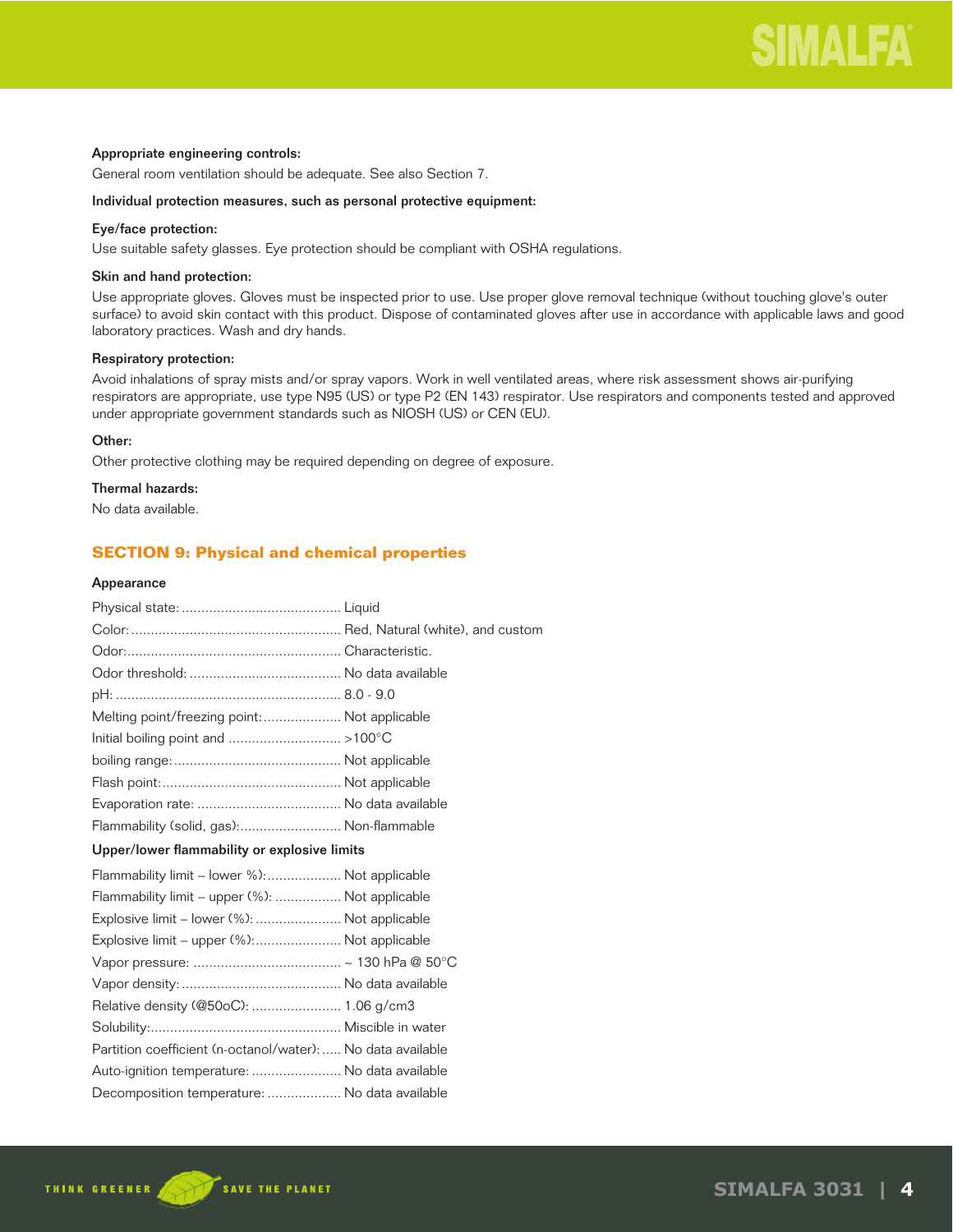

| Viscosity (dynamic):  800 - 1500 cP (Brookfield RV, Spindal 3/63, 20 rpm) |  |
|---------------------------------------------------------------------------|--|
|---------------------------------------------------------------------------|--|

### Other information:

## **SECTION 10: Stability and reactivity**

| Possibility of hazardous reactions:  Not known |                                                                                                      |
|------------------------------------------------|------------------------------------------------------------------------------------------------------|
|                                                |                                                                                                      |
| Incompatible materials:  None known            |                                                                                                      |
|                                                | Hazardous decomposition: Thermal decomposition can lead to the escape of irritating gases and vapors |

## **SECTION 11: Toxicological information**

## Information on likely routes of exposure:

## Symptoms related to the physical, chemical, and toxicological characteristics:

None expected.

## Delayed and immediate effects and chronic effects from short or long-term exposure: None expected.

## Numerical measures of toxicity:

Ingredient Information

| l Substance    | Test Type (species)   | Value |
|----------------|-----------------------|-------|
|                | LD50 Oral (Rat)       |       |
| Not Applicable | LD50 Dermal (Rabbit)  |       |
|                | LC50 Inhalation (Rat) |       |

## Skin corrosion/irritation:

Frequently or prolonged contact with skin may cause dermal irritation.

## Serious eye damage/eye irritation:

Not expected to cause serious eye damage/eye irritation.

## Respiratory sensitization:

No information available on the mixture, however none of the components have been classified as a respiratory sensitizer (or are below the concentration threshold for classification).

## Skin sensitization:

No information available on the mixture, however none of the components have been classified as a skin sensitizer (or are below the concentration threshold for classification).

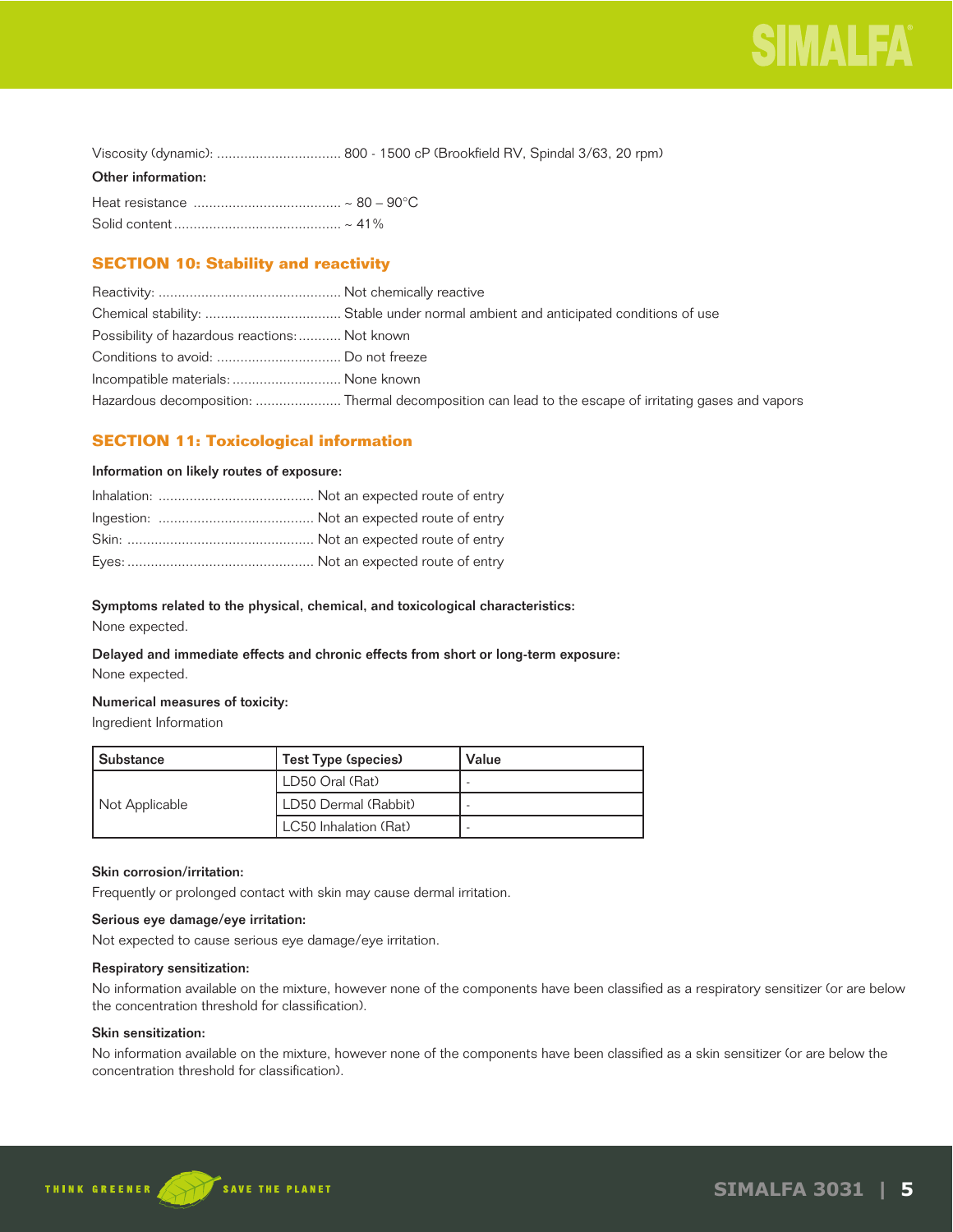## Germ cell mutagenicity:

No information available on the mixture, however none of the components have been classified for germ cell mutagenicity (or are below the concentration threshold for classification).

## Carcinogenicity:

No information available on the mixture, however none of the components are listed in the National Toxicology Program (NTP) Report on Carcinogens (latest edition) or has been found to be a potential carcinogen in the International Agency for Research on Cancer (IARC) Monographs (latest edition), or by OSHA.

## Reproductive toxicity:

No information available on the mixture, however none of the components have been classified for reproductive toxicity (or are below the concentration threshold for classification).

#### Specific target organ toxicity:

#### Single exposure:

No information available on the mixture, however none of the components have been classified for STOT SE (or are below the concentration threshold for classification).

#### Specific target organ toxicity:

## Repeat exposure:

No information available on the mixture, however none of the components have been classified for STOT RE (or are below the concentration threshold for classification). Based on new information regarding a raw material that is being used in the formulation of this product, a clarification is under way as to whether a classification in a hazard class after repeated exposure (inhalation) is required.

## Aspiration hazard:

No information available on the mixture, however none of the components have been classified for aspiration hazard (or are below the concentration threshold for classification).

## Further information:

No data available.

## **SECTION 12: Ecological information**

#### Ecotoxicity:

### Product data:

Product may not be released into water without pre-treatment.

#### Ingredient Information:

| Substance      | <b>Test Type</b> | <b>Species</b> | Value |
|----------------|------------------|----------------|-------|
|                | LD50             |                |       |
| Not Applicable | <b>EC50</b>      |                |       |
|                | EC/LC50          |                |       |

#### Persistence and Degradability:

No data available.

## Bioaccumulative Potential:

No data available.

Mobility in Soil:

No data available.

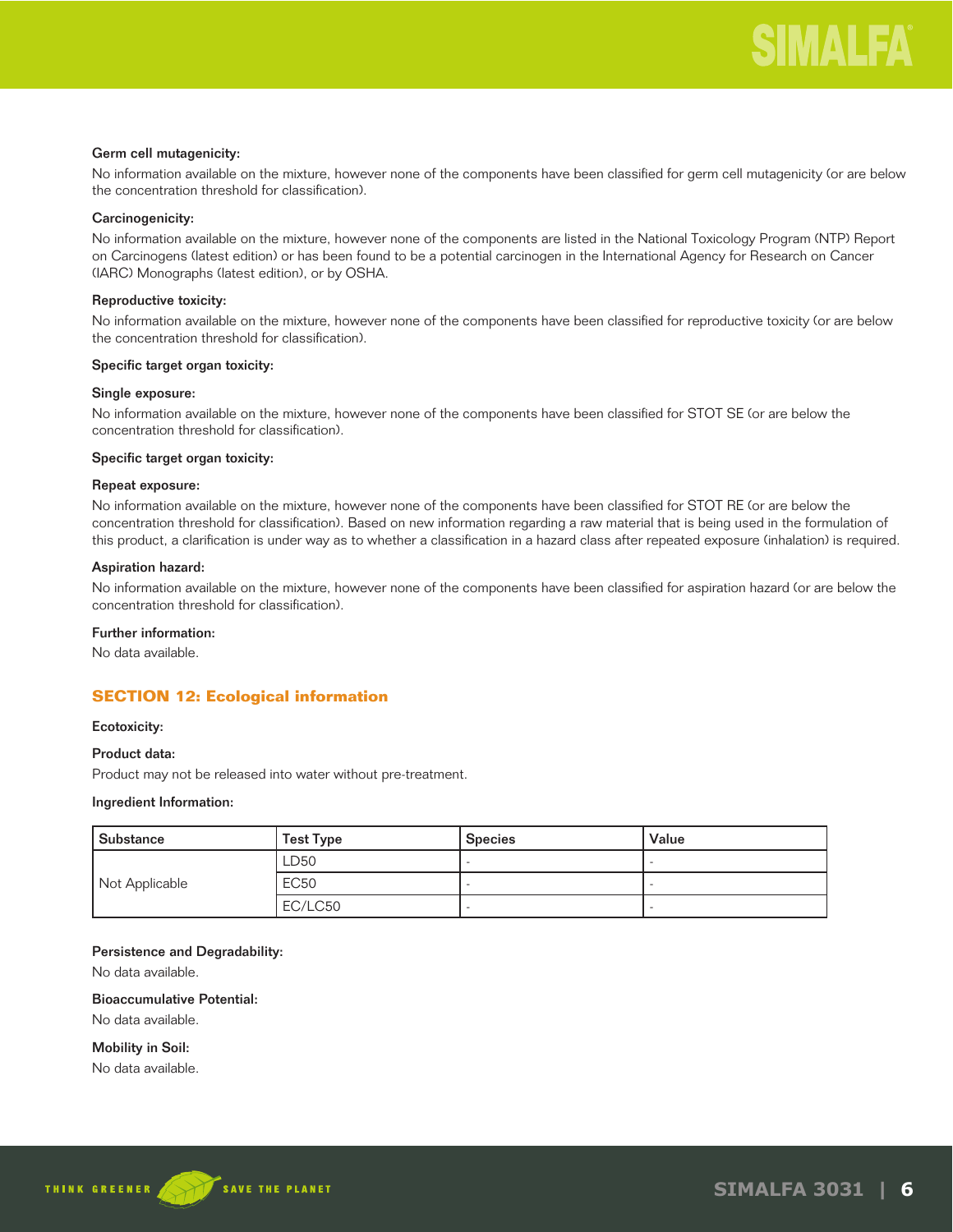## Other adverse effects:

Technically correct releases of minimal concentrations to adapted biological sewage treatment facility, will not disturb the biodegradability of activated sludge. Observe regulations concerning local drainage.

## **SECTION 13: Disposal considerations**

## Appropriate method of disposal of substance or preparation

Dispose of contaminate product and materials used in cleaning up spills or leaks in a manner approved for this material. Consult appropriate Federal, State and Local regulatory agencies to ascertain proper disposal procedures.

## Contaminated packaging:

Completely emptied packing can be recycled.

## **SECTION 14: Transport Information**

## US Department of Transportation Classification (49CFR)

Not regulated under DOT

IMDG Not regulated under IMDG

IATA (Country variations may apply) Not regulated under IATA

Environmental hazards Marine pollutant: No.

Transport in bulk (according to Annex II of MARPOL 73/78 and the IBC Code) No further relevant information available.

Special precautions which a user needs to be aware of, or needs to comply with, in connection with transport or conveyance either within or outside their premises.

PROTECT FROM FROST/FREEZING

## **SECTION 15: Regulatory Information**

## United States Federal Regulations: This SDS complies with the OSHA, 29 CFR 1910.1200.

## Toxic Substances Control Act (TSCA):

All substances in this product are listed, as required, or are exempt from the TSCA inventory.

## SARA Superfund and Reauthorization Act of 1986 Title III sections 302, 311,312 and 313:

Section 302 – No chemicals in this material are subject to the reporting requirements of SARA Title III, Section 302.

## CERCLA Hazardous Substance List, 40 CFR 302.4:

This product does not contain chemicals listed on CERCLA.

## Clean Air Act (CAA) Section 112(r) Accidental Release Prevention (40 CFR 68.130):

None

Clean Water Act Section 311 Hazardous Substances (40 CFR 117.3):

None

## SARA Title III Section 302 Extremely Hazardous Substance (40 CFR 355, Appendix A):

None

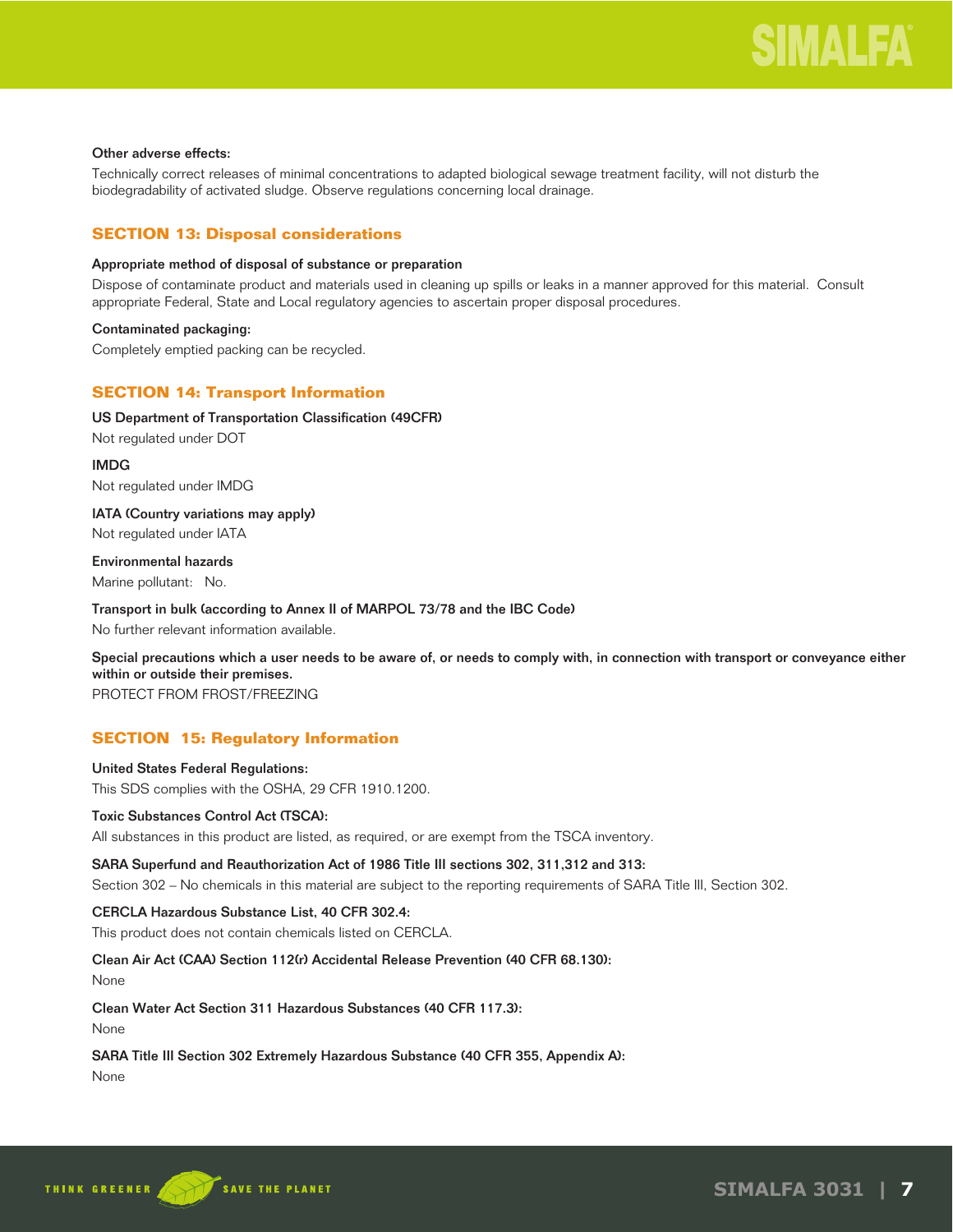

## Section 311/312 (40 CFR 370):

| Acute Health Hazard: No   |  |
|---------------------------|--|
| Chronic Health Hazard: No |  |
|                           |  |
| Pressure Hazard:  No      |  |
| Reactivity Hazard: No     |  |

Section 313 Toxic Release Inventory (40 CFR 372):

None

## STATE REGULATIONS:

This SDS contains specific health and safety data is applicable for state requirements. For details on your regulatory requirements you should contact the appropriate agency in your state.

#### Massachusetts Right to Know:

None of the components are listed on the Massachusetts Right to Know List.

#### New Jersey Right to Know:

None of the components are listed on the New Jersey Right to Know list.

#### Pennsylvania Right to Know:

None of the components are listed on the Pennsylvania Right to Know List.

Canada WHMIS Hazard Class:

Not applicable

## **SECTION 16: Other Information**

## NFPA Hazard Classification

Health: 1 | Flammability: 0 | Instability: 0 | Special Hazards: None

#### Revision Date: February 3, 2020

#### Disclaimer:

Workers using Simalfa should read and understand this SDS and be trained in the proper use of this material.

This information is accurate to the best of Alfa Adhesives, Inc.'s knowledge, or obtained from sources believed by Alfa Adhesives, Inc. to be accurate. Because many factors may affect processing or application/use, we recommend that you make tests to determine the suitability of this product for your particular purpose prior to use. No warranties of any kind, either expressed or implied, including warranties of merchantability or fitness for a particular purpose, are made regarding products described or designs, data or information set forth, or that the products, designs, data or information may be used without infringing the intellectual property rights of others. In no case shall the descriptions, information, data or designs provided be considered a part of our terms and conditions of sale. Further, you expressly understand and agree that the descriptions, designs, data, and information furnished by Alfa Adhesives, Inc. hereunder are given gratis and Alfa Adhesives, Inc. assumes no obligation or liability for the description, designs, data and information given or results obtained, all such being given and accepted at your risk.

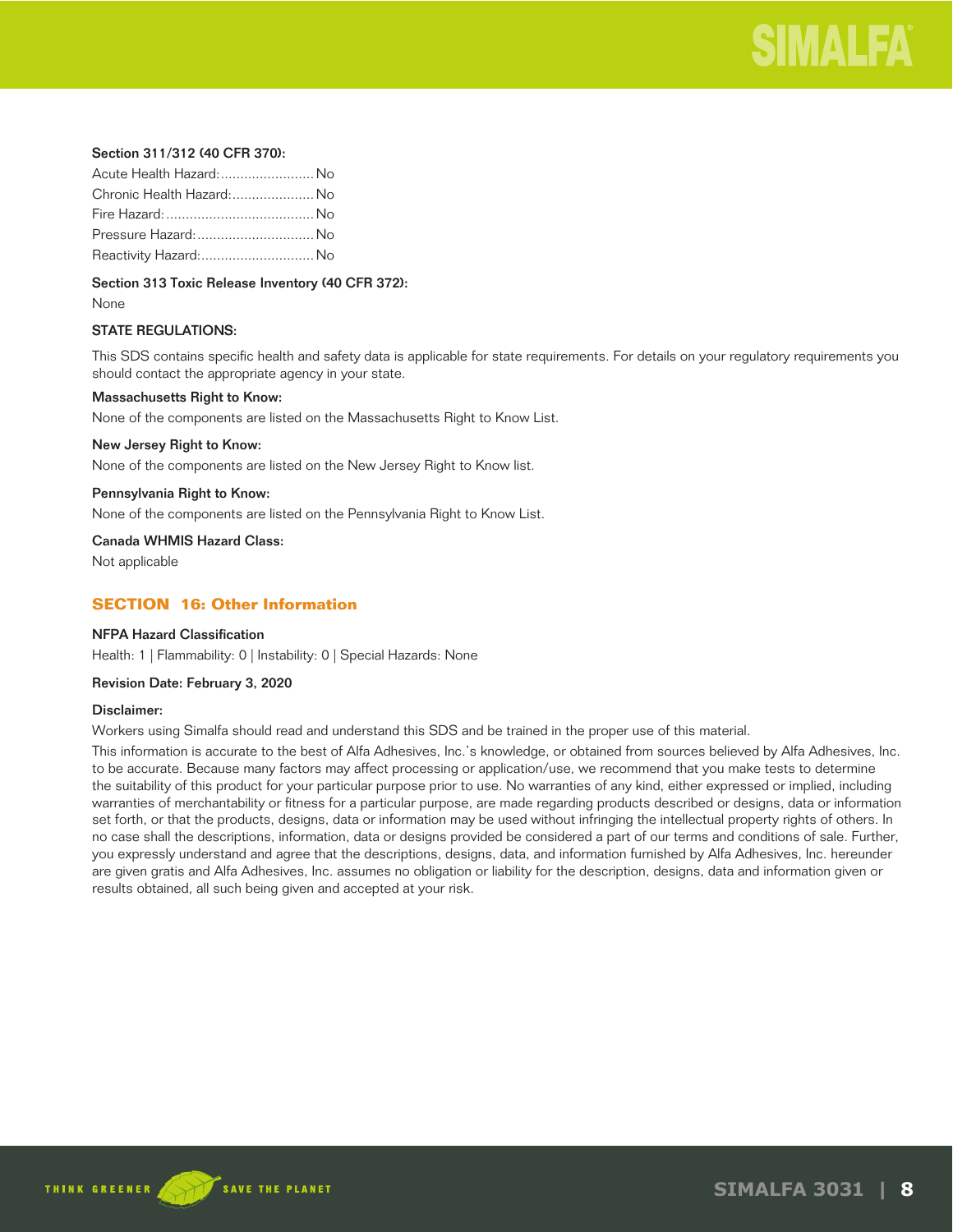# $\{$  HOJA TECNICA $\}$

ISO 9001:2008 REGISTERED | GREENGUARD GOLD + GREENGUARD CERTIFIED

## **SIMALFA 3031**

## **Descripción del producto**

SIMALFA 3031 es un solo componente, de secado rápido, adhesivo a base de agua diseñado para ser aplicado a una cara a través de equipos de máquina de rodillos automatizado. Los clientes también pueden rociar Simalfa 3031 con gran éxito, lo que elimina la necesidad de múltiples adhesivos. Excelente para espumas y fibras de unión de todos los tipos. Por favor, consulte con nuestro equipo de expertos en cuanto a las recomendaciones del equipo o el mejor producto para los equipos existentes.

## **Propiedades específicas**

Super tack instantaneo Alto rendimiento Pegue instantáneo Procesos rápidos Aplicación a una sola cara Reposicionabilidad Suave línea de pegue Libre de solventes

## **Certificaciones**

Greenguard Gold + Greenguard Certified

## **Propiedades físicas**

| Contenido de sólidos:~41%                     |                                                              |
|-----------------------------------------------|--------------------------------------------------------------|
|                                               |                                                              |
|                                               |                                                              |
|                                               | Viscosidad Brookfield:  800 - 1500 cP (Spindal 3/63, 20 RPM) |
|                                               |                                                              |
| Resistencia al calor: 80°C - 90°C             |                                                              |
|                                               |                                                              |
| Punto de congelación:  32°F (0°C)             |                                                              |
| Manejo y almacenaje:  Mínimo 5°C, máximo 40°C |                                                              |
|                                               |                                                              |
|                                               |                                                              |
|                                               |                                                              |

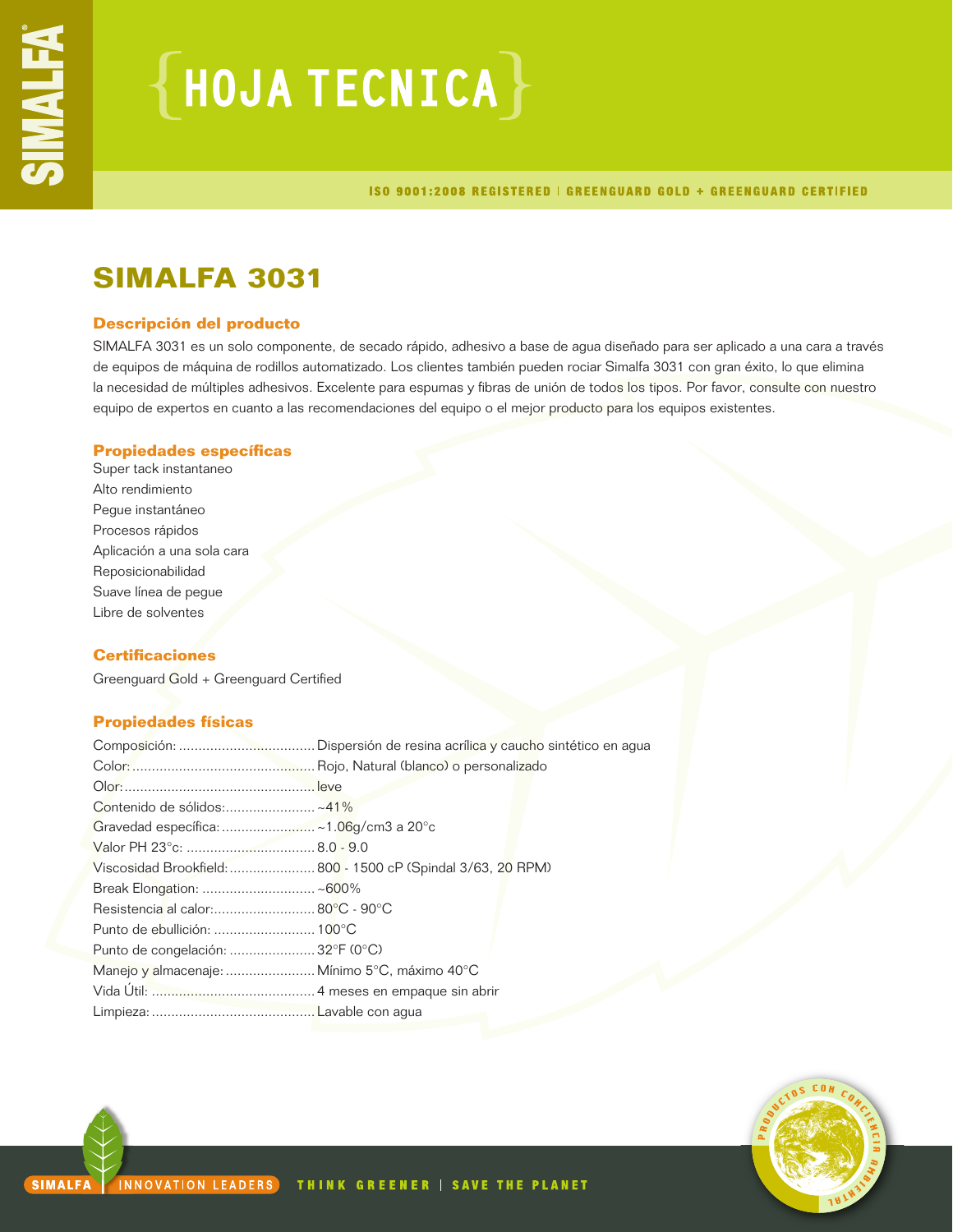## **Presentaciones del producto**

Simalfa está disponible en contenedores de 5, 110 y 250 galones ( 20, 440 y 1000 Kg) Para información adicional, visitar la web en: www.simalfa.com/techinfo/container.htm

## **Preparación de las superficies**

Las superficies deben estar limpias, secas y libres de polvo. Exentas de grasa, aceite, o cualquier otro elemento contaminante que pueda afectar el buen desempeño del adhesivo.

## **Aplicación**

Nunca agite o mezcle antes de su uso. Simalfa puede ser aplicado con pistola en ambas superficies; sin embargo, en muchos casos, puede hacerse aplicación a un solo sustrato, siendo este también un método correcto de aplicación. Sostener la pistola en ángulo recto a una distancia de la superficie, entre 15cm a 25cm y asegurarse de hacer una aplicación uniformemente, que coincida al momento de unir los sustratos.

## **Cobertura**

La cobertura varía dependiendo de la porosidad de los materiales y la fuerza de pegue deseada. El rendimiento aproximado por puede ser de 300 mts2 por galón; en cualquier caso para determinar el consumo adecuado es necesario evaluar las necesidades de cobertura específica a la aplicación.

## **Ensamblaje y tiempo de curado final**

Simalfa ofrece adhesión inmediatamente después de aplicado. Los usuarios pueden reposicionar los sustratos, para mejorar la calidad de su producto, sin necesidad de nuevas aplicaciones. Presión mecánica o manual puede ser aplicada para mejorar las cualidades de la cohesión inicial. Adicionalmente, permite dejar hasta 15 minutos de tiempo abierto antes de hacer la unión si el proceso de producción así lo requiere. Después de 15 minutos el adhesivo se puede secar perjudicando la adhesión.

La adhesión final se logra una vez el agua residual se haya evaporado. A pesar de que la evaporación del agua es rápida, se recomienda esperar 24 horas para realizar pruebas de pegue finales.

## **Equipos y métodos de aplicación**

La forma idónea para la aplicación de los adhesivos SIMALFA es a través de nuestro sistema de caída libre por gravedad y aplicando con nuestras pistolas spray HVLP (high volume low presure) alto volumen baja presión. Otras pistolas pueden llegar a funcionar con nuestro sistema.

Podemos ofrecer el asesoramiento técnico para el uso apropiado de nuestro adhesivo.

Metodos de Aplicación: ....................Spray manual, spray automatico, rodillo o brocha.

| Pistola de Aplicación Spray:  SIMALFA HVLP   |                                                                                                                                                                                           |
|----------------------------------------------|-------------------------------------------------------------------------------------------------------------------------------------------------------------------------------------------|
| Tamaño de la Aguja:  1.5 mm, 2.0 mm o 2.5 mm |                                                                                                                                                                                           |
|                                              | Método de Dosificación:Sistema de flujo libre (patente#:5868319) o tanque presurizado. Por sistemas de bombeo no es<br>recomendado hacer la dosificación.                                 |
|                                              | Información Extra:Todas las partes en contacto con el adhesivo deben estar hechas de acero inoxidable o de<br>plástico. En ningún caso utilizar metales como, aluminio, acero, lata, etc. |
|                                              | Limpieza de los Equipos: Usar solamente agua. Nunca usar solventes de ningún tipo. NO SE RECOMIENDA SUMERGIR<br>LA PISTOLA EN AGUA.                                                       |

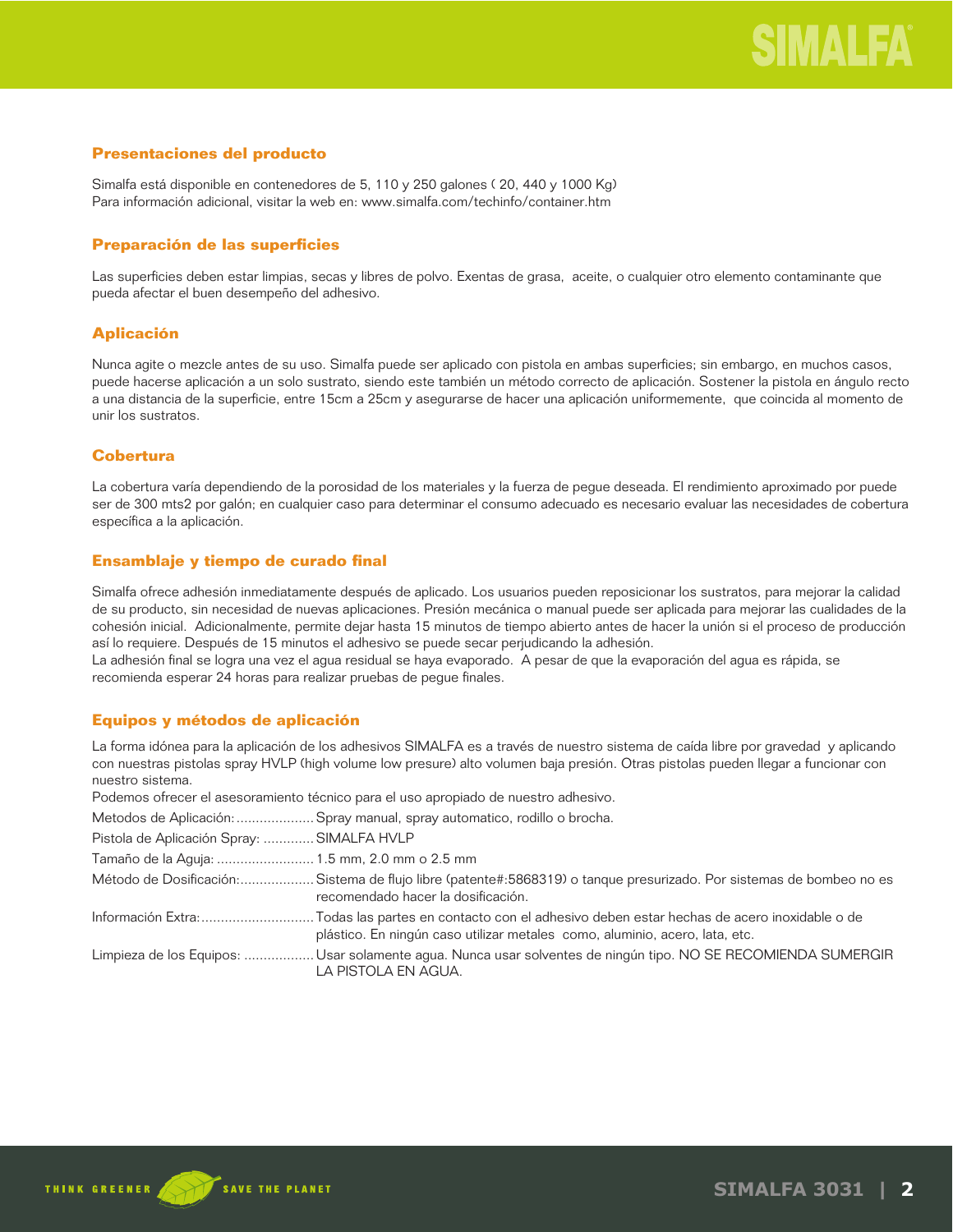## **Limpieza**

En caso que el adhesivo este húmedo (liquido) se puede remover con agua. El adhesivo seco en superficies porosas como lo son telas y espumas no podrá ser removido. Se recomienda a los usuarios evitar que el adhesivo caiga en zonas no deseadas.

## **Información Preventiva**

Antes de usar SIMALFA 3031 por favor referirse a la hoja de seguridad y a la etiqueta del producto, para consultar las recomendaciones de salud y seguridad.

## **Para Información Adicional**

Para pedir información adicional por favor visiten nuestra pagina www.simalfa.com, o contáctenos vía teléfono al 001(973)423-9266 o por correo postal a SIMALFA | 15 Lincoln Street | Hawthorne | NJ | 075006 | EE.UU.

## **Aviso importante**

Esta información es acertada según el mejor conocimiento de Adhesivos Alfa Inc obtenida de fuentes confiables para la misma. Dado que muchos factores pueden intervenir en el desempeño, procesamiento o aplicación, nosotros recomendamos que haga pruebas para determinar la idoneidad del producto con su uso en particular. Este producto no cuenta con garantías de ningún tipo, ni expresas ni implícitas, incluyendo garantías de come ciabilidad o uso específico o en cuanto a las descripciones, diseños de los productos o información establecida. En ningún caso debe la información y diseño ser tomada como términos y condiciones para la compra del producto. Se debe entender toda la información, diseños y descripciones como material gratis dada por Alfa Adhesives, Inc. Por lo tanto Alfa Adhesives Inc no asume ninguna responsabilidad ni obligación sobre los conceptos, diseños e información dados, todos deben ser aceptados bajo su propia responsabilidad y riesgo.

## **TDS redactada por:**

Alfa Adhesives, Inc. (SIMALFA) 15 Lincoln Street Hawthorne, NJ 07506 EE.UU. Tel: 001.973.423.9266 Fax: 001.973.423.9264

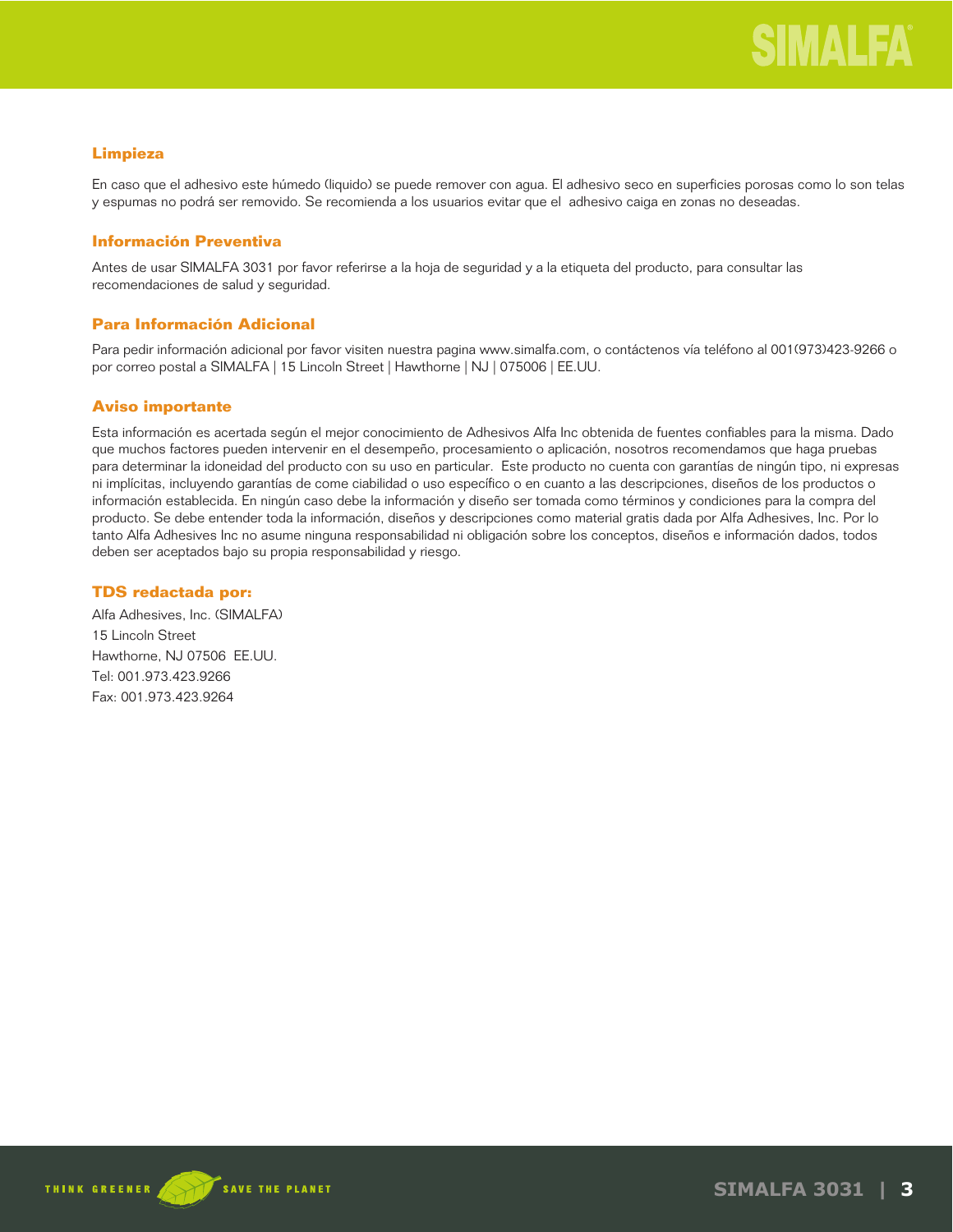# ${HoudA DE SEGURIDAD}$

ISO 9001:2008 REGISTERED | GREENGUARD GOLD + GREENGUARD CERTIFIED

## **SIMALFA 3031**

## **SECCIÓN 1: Identificación**

| Identificador de Producto: SIMALFA 3031         |                                                                                                                                          |
|-------------------------------------------------|------------------------------------------------------------------------------------------------------------------------------------------|
|                                                 |                                                                                                                                          |
|                                                 |                                                                                                                                          |
|                                                 |                                                                                                                                          |
|                                                 | Uso de la sustancia/mezcla:  Adhesivos, Uso industrial, Espuma flexible de unión, Fabricación de muebles,<br>Construcción de un vehículo |
|                                                 |                                                                                                                                          |
| Fabricante información:                         |                                                                                                                                          |
|                                                 |                                                                                                                                          |
|                                                 | Dirección de la compañía: 15 Lincoln Street, Hawthorne NJ 07506 Estados Unidos de América/USA                                            |
|                                                 | Horas de oficina (Lunes – Viernes)  6.00 am (de la mañana) to 5:00 pm (de la tarde)                                                      |
| Compañía número de teléfono: 1.973.423.9266     |                                                                                                                                          |
|                                                 | Empresa Contacto Nombre:  Darren Gilmore, darren.gilmore@simalfa.com                                                                     |
| Teléfono en caso de emergencia:  1.973.423.9266 |                                                                                                                                          |

## **SECCIÓN 2: Identificación de los peligros**

Clasificación de la sustancia o mezcla, de conformidad con el reglamento párrafo (d) de la regulación §1910.1200:

| Peligros para la salud:  No está clasificado     |                                                                   |  |
|--------------------------------------------------|-------------------------------------------------------------------|--|
|                                                  | Peligros ambientales:  No están cubiertos por OSHA GHS §1910.1200 |  |
| Peligroso para el medio                          |                                                                   |  |
|                                                  |                                                                   |  |
| Palabra de Advertencia GHS:  No aplica           |                                                                   |  |
| Indicación de Peligro GHS:  No aplica            |                                                                   |  |
| Pictograma de Peligro GHS:  No se usa pictograma |                                                                   |  |
| <b>Consejos de Prudencia GHS:</b>                |                                                                   |  |
|                                                  |                                                                   |  |
|                                                  |                                                                   |  |
|                                                  |                                                                   |  |
|                                                  |                                                                   |  |

Peligro no clasificadas de otro modo: ...... Evite la inhalación de neblinas de pulverización y / o vapores de pulverización.

Porcentaje de ingrediente(s)

de toxicidad aguda desconocida:............. No aplica.

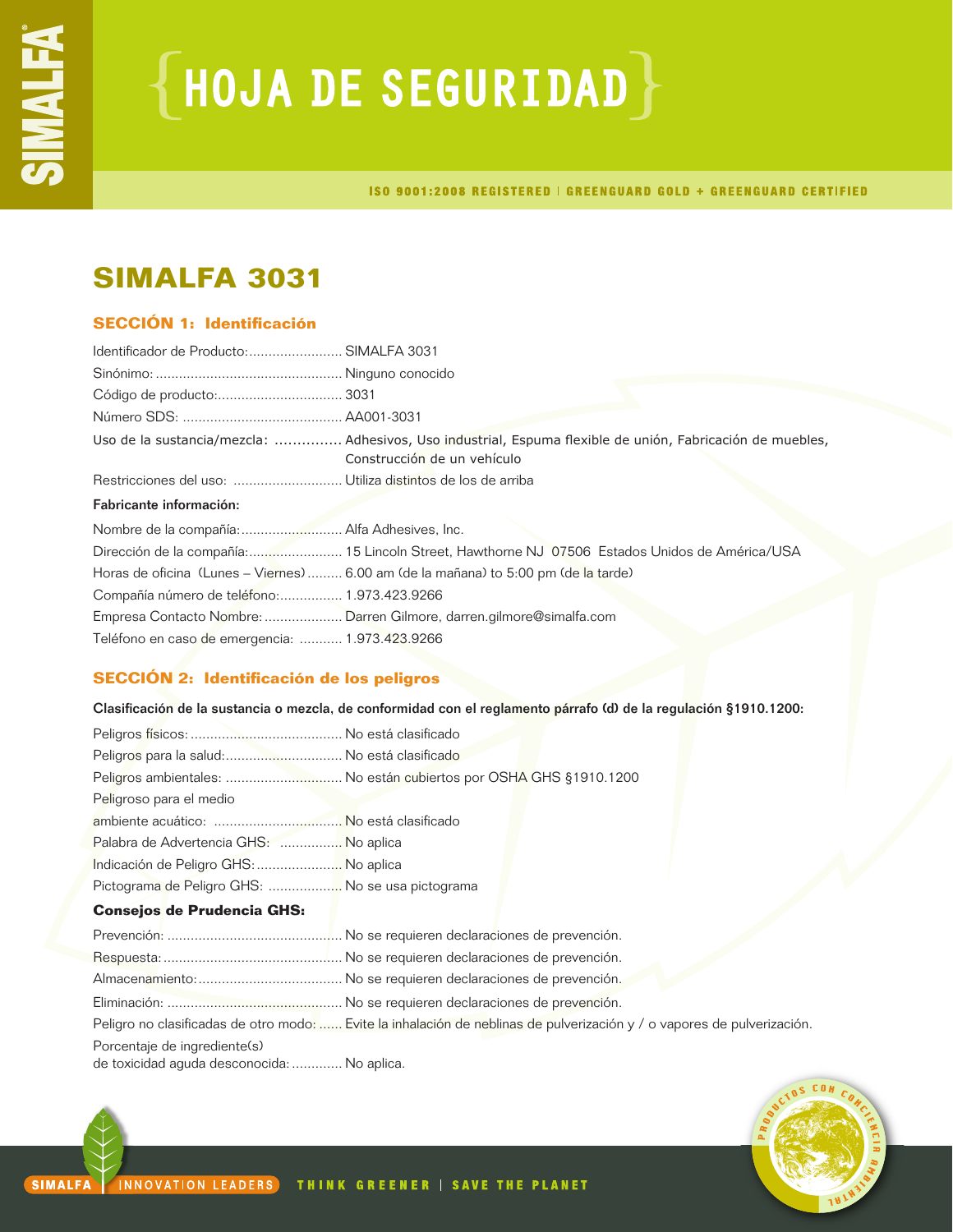

## **Sección 3, Composición/información sobre los componentes**

### Mezcla:

CR (polychloroprenes, caucho de cloropreno). Aditivo. Agua.

| l Chemical Name                        | CAS# | <b>Concentration (weight %)</b> |
|----------------------------------------|------|---------------------------------|
| No hay componentes peligrosos por      |      |                                 |
| l encima del umbral de clasificación l |      |                                 |

Nota : El saldo de los ingredientes no están clasificados como peligrosos o están por debajo del umbral de clasificación con los criterios de la Federal OSHA Estándar de Comunicación de Peligros 29 CFR 1910.1200.

## **Sección 4, Primeros auxilios**

#### Descripción de las medidas necesarias:

#### Inhalación:

Transportar a la persona al aire libre. . En caso de irritación del tracto respiratorio buscar asistencia médica.

#### Contacto con la piel:

En caso de contacto con la piel, lavar con agua y jabón inmediato.

## En caso de irritación cutánea:

Consultar a un médico.

## Contacto con los ojos:

En caso de contacto con los ojos, manteniendo los párpados bien separados y lavar inmediatamente con abundante agua prolongadamente, durante al menos 5 minutos. Posteriormente consultar a un oftalmólogo

#### Ingestión:

Buscar asistencia médica inmediata.

#### Síntomas/efectos más importantes, agudos y retardados:

Ninguno actualmente conocido.

Indicación de la necesidad de recibir atención médica inmediata y tratamiento especial requerido en caso necesario:

Si se observan los síntomas, consulte a un médico y darles esta SDS.

## **Sección 5, Medidas de lucha contra incendios**

#### Medios de extinción apropiados:

Agua, Espuma, Polvo seco.

## Material extintor inadecuado:

Ninguno conocido .

#### Peligros específicos de los productos químicos:

El producto no es combustible. No inhalar humos procedentes de incendios o de vapores de descomposición. Los productos de combustión – Gases irritantes y vapores.

## Equipo de protección especial y precauciones para los equipos de lucha contra incendios:

Llevar ropa de protección completa y equipo de respiración autónomo aprobado por NIOSH. Utilizar agua para enfriar los contenedores expuestos al fuego.

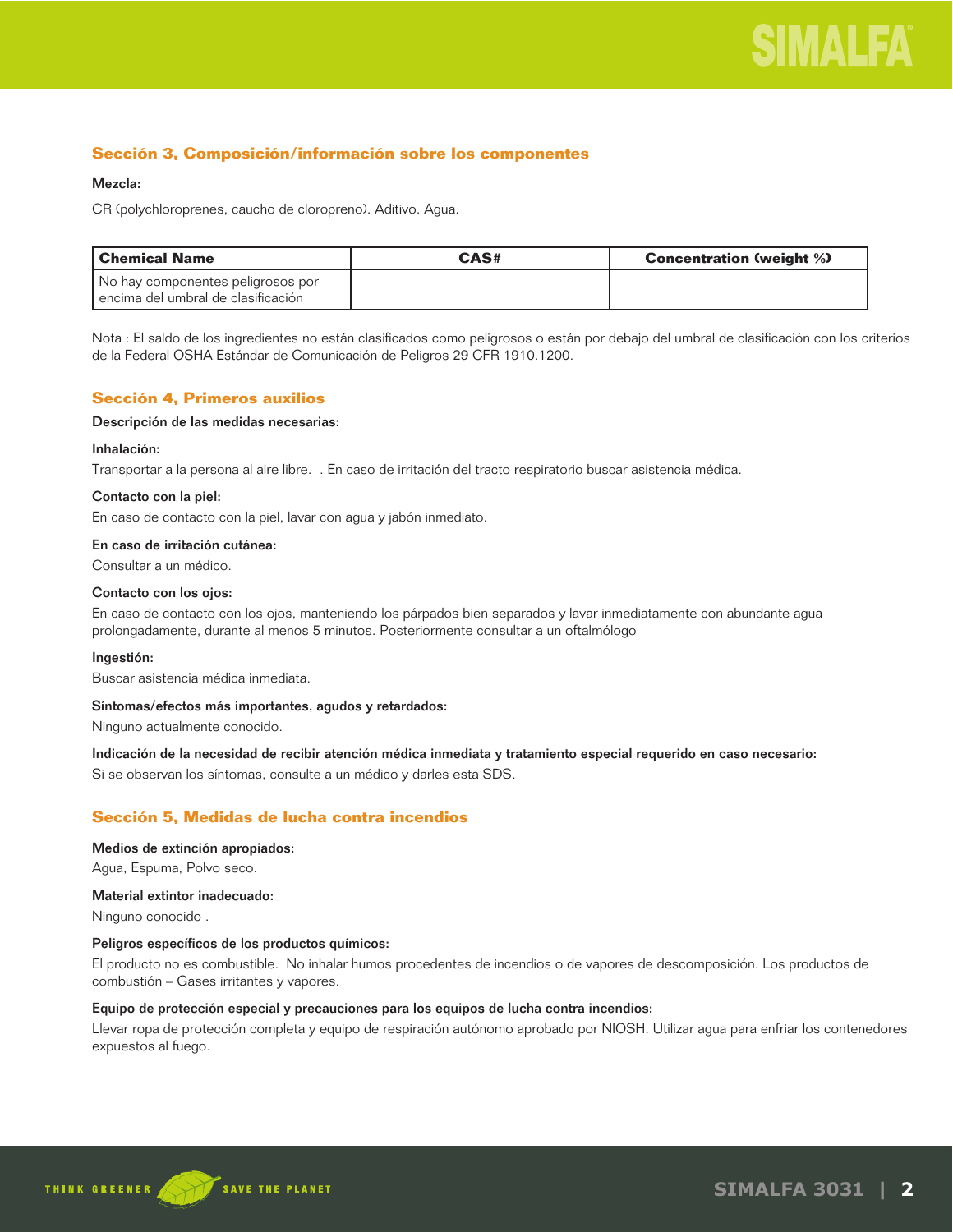## **Sección 6, Medidas que deben tomarse en caso de vertido accidental**

#### Precauciones individuales, equipos de protección y procedimientos de emergencia:

Usar el equipo de protección personal (EPP) adecuado tales como: guantes, gafas y ropa de protección cuando sea necesario basándose en las condiciones (Vea la Sección 8). Vea la Sección 2 y 7 para obtener información adicional sobre los peligros y medidas cautelares. Quitar la ropa contaminada.

#### Precauciones Medioambientales:

Detener la fuga si puede hacerse sin riesgo. No verter en desagües ni en el medio ambiente acuático. Cubrir los desagües.

#### Métodos y materiales de aislamiento y limpieza:

Recoger mecánicamente el producto. Absorber inmediatamente el producto derramado con sólidos inertes como arcilla o tierra de diatomeas, agente aglutinante ácido o universal. Limpiar las superficies contaminadas a fondo. Conservar el agua de lavado contaminada y deseche. Eliminar en un lugar de tratamiento adecuado de acuerdo con las regulaciones locales / regionales / internacionales.

## **Sección 7, Manipulación y almacenamiento**

#### Precauciones para una manipulación segura:

Se deben seguir las precauciones necesarias para el manejo de productos químicos. Si es imposible o insuficiente de succión de las inmediaciones, una buena ventilación del lugar de trabajo debe garantizarse. Use buenas prácticas de higiene personal y usar el equipo de protección personal (EPP) adecuado (vea la Sección 8). . Lavarse las manos y otras áreas expuestas con un jabón suave y agua antes de tomar un descanso del trabajo y abandonar el trabajo

## Condiciones de almacenamiento seguro, incluidas cualesquiera incompatibilidades:

Conservar únicamente en el recipiente original. Mantener el recipiente herméticamente cerrado.

## Temperatura de almacenamiento:

5 - 40°C

#### Duracion:

4 meses en envase cerrado.

## **Sección 8, Controles de exposición/protección personal**

#### Parámetros de control:

#### Límites de exposición laboral:

No contiene sustancias que sobrepasen el límite de concentración fijado un límite de exposición ocupacional.

| US OSHA HAZARDOUS COMPONENTS (29 CFR 1910.1200):            |  |  |
|-------------------------------------------------------------|--|--|
| Permissible Exposure Limits                                 |  |  |
| PEL-TWA (8 hour)<br>l PEL-STEL (15 min)<br><b>Substance</b> |  |  |
| Not Applicable                                              |  |  |

| US ACGIH Threshold Limit Values |                  |                   |
|---------------------------------|------------------|-------------------|
| l Substance                     | TLV-TWA (8 hour) | TLV-STEL (15 min) |
| Not Applicable                  |                  |                   |

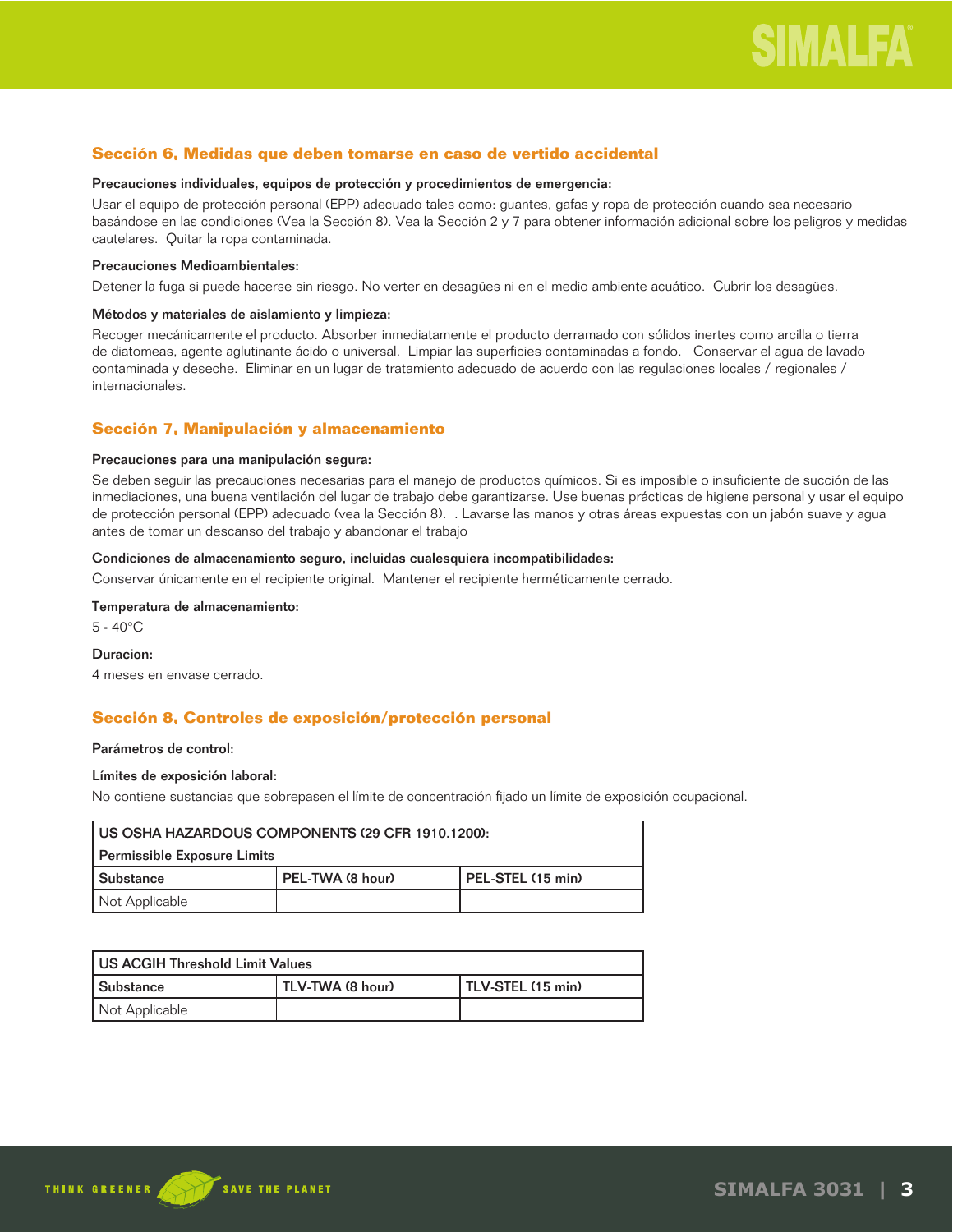

| NIOSH Exposure Limits |            |             |
|-----------------------|------------|-------------|
| Substance             | <b>TWA</b> | <b>STEL</b> |
| Not Applicable        |            |             |

Controles apropiados de ingeniería:

Ventilación general del área debe ser adecuada. También vea la Sección 7.

Medidas de protección individual, tales como equipos de protección personal:

Protección ocular y el rostro: Utilice gafas de protección adecuados.

Protección de los ojos debe cumplir con las regulaciones OSHA.

#### Protección de la piel y de las manos:

Utilice guantes de protección adecuados. Inspeccione los guantes antes de su uso. Utilice la técnica correcta de quitarse los guantes (sin tocar la superficie exterior del guante) para evitar el contacto de la piel con este producto. Deseche los guantes contaminados después de su uso, de acuerdo con las leyes aplicables y buenas prácticas de laboratorio. Lavar y secar las manos.

#### Protección de las vías respiratorias:

Evite la inhalación de neblinas de pulverización y / o vapores de pulverización. Trabaje en áreas bien ventiladas, donde la evaluación de riesgos muestra que los respiradores purificadores de aire son apropiados, use un respirador tipo N95 (EE. UU.) O tipo P2 (EN 143). Use respiradores y componentes probados y aprobados bajo estándares gubernamentales apropiados como NIOSH (EE. UU.) O CEN (UE).

## Otros:

Otra ropa de protección puede ser necesaria dependiendo de grado de exposición.

#### Peligros térmicos:

No hay datos disponibles

## **Sección 9, Propiedades físicas y químicas**

## Apariencia

| Punto de fusión/solidificación:  No aplicable                         |  |
|-----------------------------------------------------------------------|--|
|                                                                       |  |
|                                                                       |  |
|                                                                       |  |
|                                                                       |  |
| Inflamabilidad (sólido, gas):  No es inflamable                       |  |
| Límites de inflamabilidad superior/inferior o límites de explosividad |  |
|                                                                       |  |
| Límites de inflamabilidad: superior %:  No aplicable                  |  |
| Límites de explosividad: inferior %: No aplicable                     |  |
| Límites de explosividad: superior %: No aplicable                     |  |
|                                                                       |  |

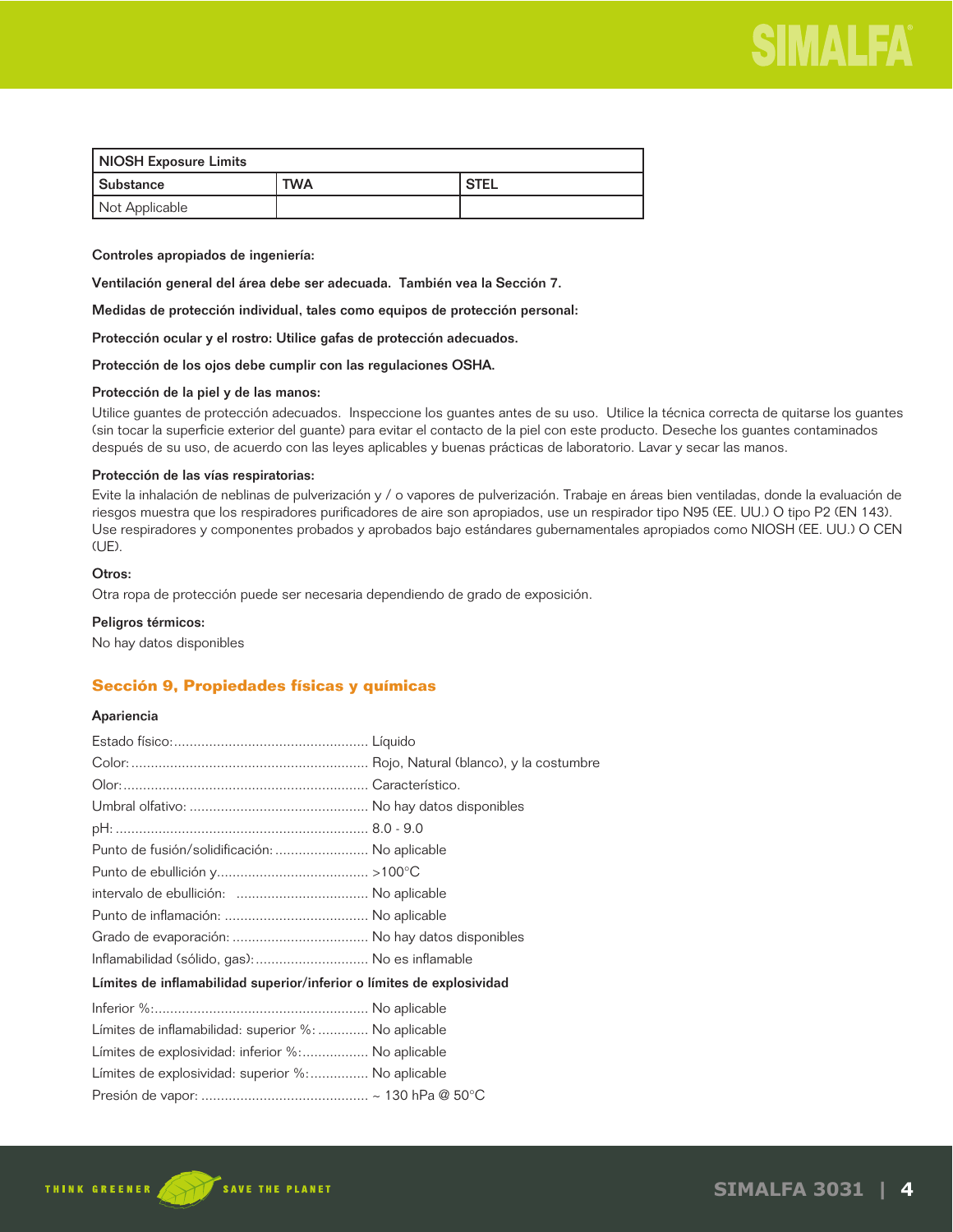

| Coeficiente de partición (n-octanol/agua):  No hay datos disponibles |  |
|----------------------------------------------------------------------|--|
| Temperatura de autoignición: No hay datos disponibles                |  |
| Temperatura de descomposición:  No hay datos disponibles             |  |
|                                                                      |  |
| Otra información:                                                    |  |
|                                                                      |  |

## **Sección 10, Estabilidad y reactividad**

| Posibilidad de reacciones peligrosas:  Ninguno conocido. |                                                                                                             |
|----------------------------------------------------------|-------------------------------------------------------------------------------------------------------------|
| Condiciones que deben evitarse: No congele.              |                                                                                                             |
| Materiales incompatibles:  Ninguno conocido.             |                                                                                                             |
|                                                          | Productos de descomposición peligrosos: La descomposición térmica puede liberar gases y vapores irritantes. |

## **Sección 11, Información toxicológica**

## Información sobre posibles vías de exposición:

## Síntomas relacionados con las características físicas, químicas y toxicológicas:

No se espera ninguna.

## Efectos retardados e inmediatos y efectos crónicos producidos por una exposición a corto o largo plazo: No se espera ninguna.

## Medidas numéricas de toxicidad:

Información Ingrediente:

| l Substance | Test Type (species)     | Value |
|-------------|-------------------------|-------|
| No aplica   | LD50 Oral (Ratón)       |       |
|             | LD50 Dérmico (Conejo)   |       |
|             | LC50 Inhalación (Ratón) |       |

## Corrosión/irritación en la piel:

Contactos frecuentes o prolongado con la piel puede causar irritación dérmica.

## Lesiones/irritación graves en los ojos:

No se espera que cause lesiones/irritación graves en los ojos.

## Sensibilización respiratoria:

No hay información disponible sobre la mezcla, sin embargo ninguno de los componentes se han clasificado como sensibilizador respiratorio (o están por debajo del umbral de concentración para la clasificación).

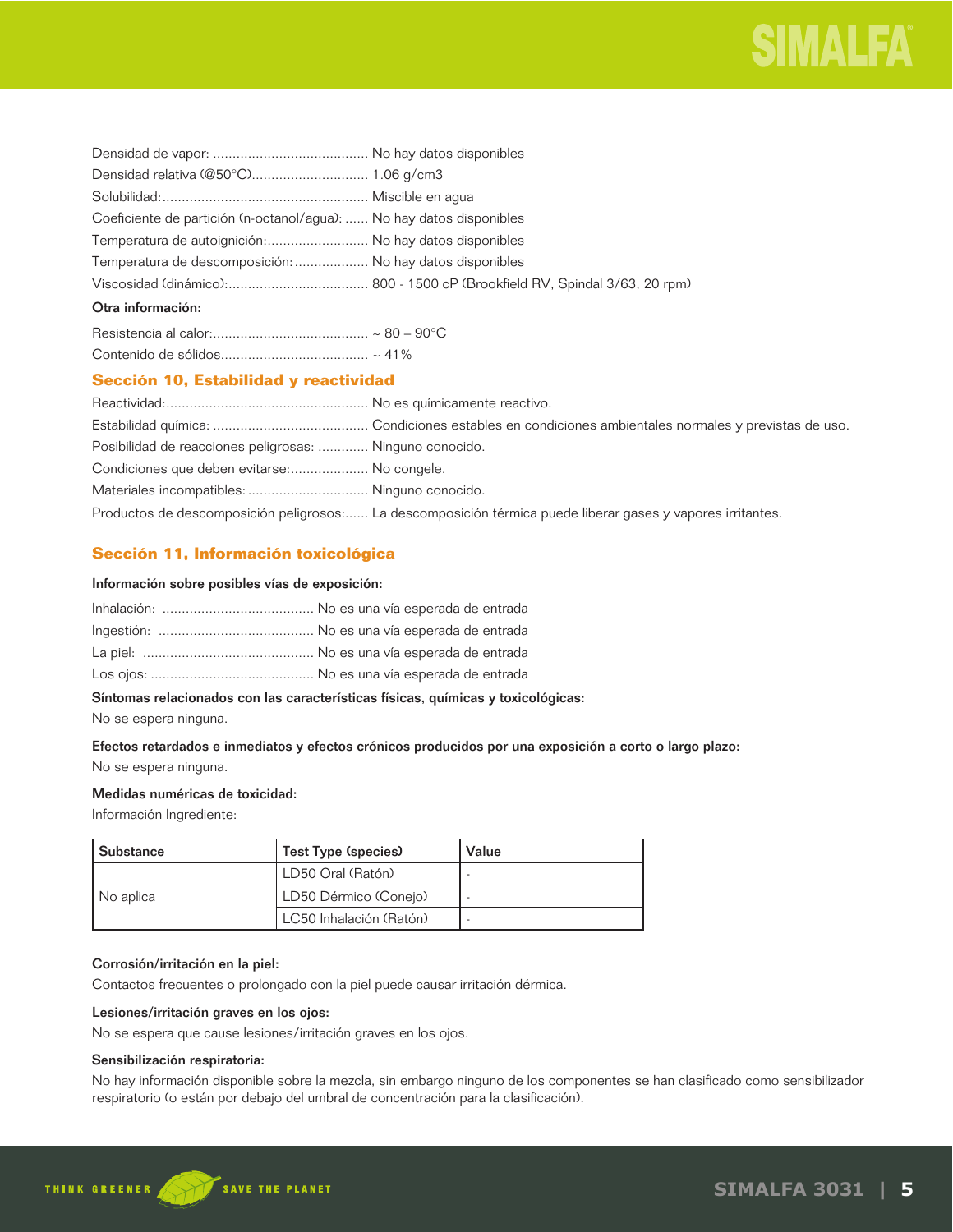#### Sensibilización de la piel:

No hay información disponible sobre la mezcla, sin embargo ninguno de los componentes se han clasificado como un sensibilizador de la piel (o están por debajo del umbral de concentración para la clasificación).

## Mutagenidad de células germinativas:

No hay información disponible sobre la mezcla, sin embargo ninguno de los componentes se han clasificado como mutagenidad de células germinativas (o están por debajo del umbral de concentración para la clasificación).

## Carcinogenicidad:

No hay información disponible sobre la mezcla, sin embargo ninguno de los componentes está listado en el Programa Nacional de Toxicología - Informe sobre Carcinógenos (National Toxicology Program (NTP) Report on Carcinogens) (última edición) o se ha encontrado para ser un carcinógeno potencial en la Agencia Internacional para la Investigación del Cáncer (International Agency for Research on Cancer (IARC)) Monografías (última edición), o por la OSHA.

## Toxicidad a la reproducción:

No hay información disponible sobre la mezcla, sin embargo ninguno de los componentes se han clasificado como toxicidad a la reproducción (o están por debajo del umbral de concentración para la clasificación).

## Toxicidad sistémica para órganos

## diana (exposición única):

No hay información disponible sobre la mezcla, sin embargo ninguno de los componentes se han clasificado como Toxicidad sistémica para órganos diana (exposición única) (o están por debajo del umbral de concentración para la clasificación).

### Toxicidad sistémica para órganos

#### diana (exposición repetida):

No hay información disponible sobre la mezcla, sin embargo, ninguno de los componentes ha sido clasificado para STOT RE (o están por debajo del umbral de concentración para la clasificación). Sobre la base de nueva información sobre una materia prima que se está utilizando en la formulación de este producto, se está aclarando si es necesaria una clasificación en una clase de peligro después de una exposición repetida (inhalación).

#### Peligro por aspiración:

No hay información disponible sobre la mezcla, sin embargo ninguno de los componentes se han clasificado como peligro por aspiración (o están por debajo del umbral de concentración para la clasificación).

## Información adicional:

Ninguno conocido.

## **Sección 12, Información ecotoxicológia**

#### Ecología:

## Datos del producto:

El producto no puede ser liberado en el agua sin tratamiento previo.Ingredient Information:

#### Información Ingrediente:

| Substance | <b>Test Type</b> | <b>Species</b> | Value |
|-----------|------------------|----------------|-------|
| No aplica | LD50             |                |       |
|           | <b>EC50</b>      |                |       |
|           | EC/LC50          |                |       |

## Persistencia y degradabilidad:

No hay datos disponibles

#### Potencial de bioacumulación:

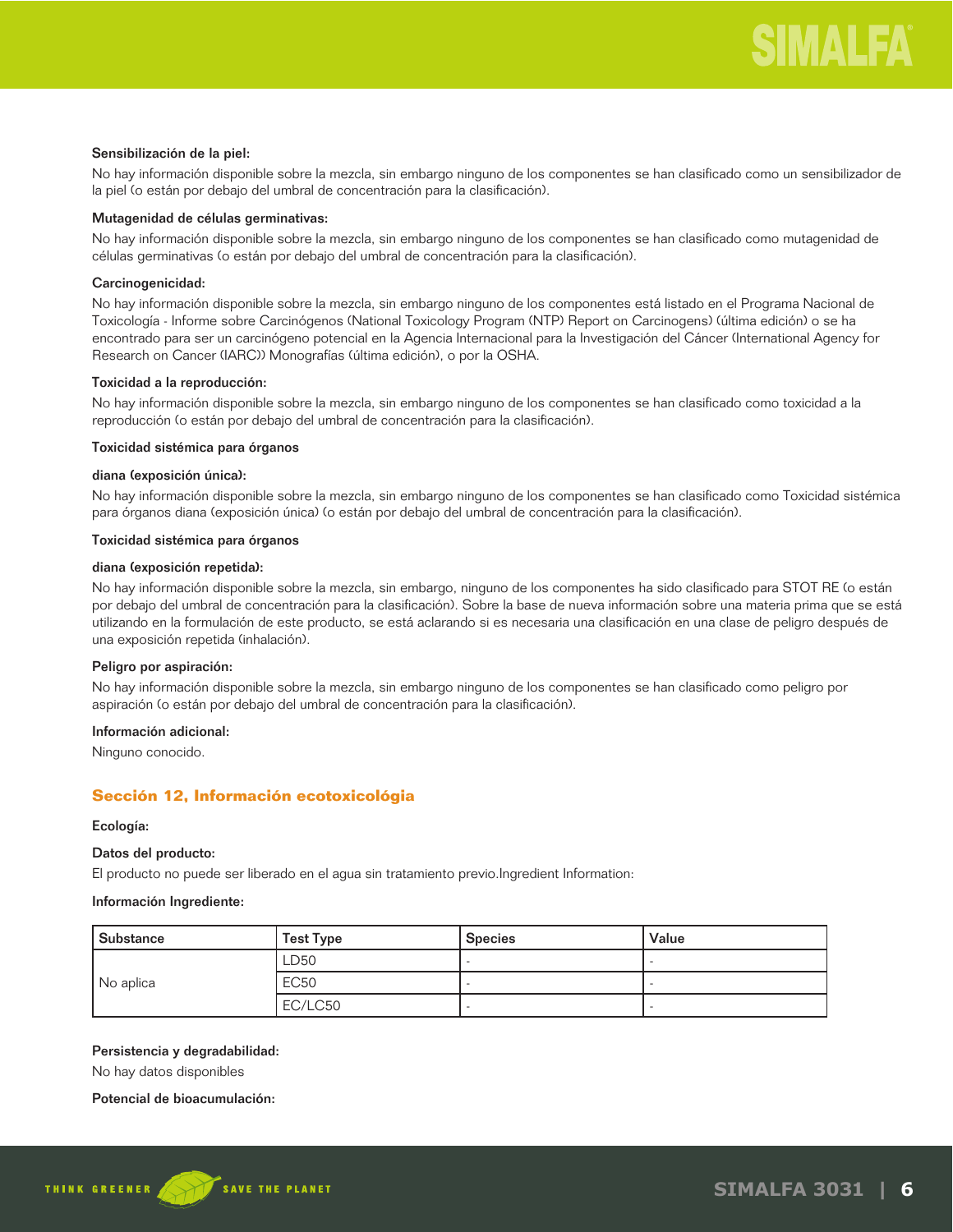

No hay datos disponibles

Movilidad en suelo: No hay datos disponibles

#### Otros efectos adversos:

Técnicamente versiones correctas de concentración débil en adecuadas estaciones de depuración biológica, no hay que esperar perturbaciones de la biodegradabilidad de los lodos activados. Observar las prescripciones relativas drenajes locales.

## **Sección 13, Información relativa a la eliminación de los productos**

### Proceso de eliminación de sustancias o preparados:

Deshágase de producto contaminante y los materiales utilizados en la limpieza de derrames o fugas de una manera aprobada para este material. Consulte Federales, Estatales y Locales agencias reguladoras apropiadas a determinar los procedimientos adecuados de eliminación.

#### Envases contaminados:

Embalaje completamente vaciado se puede reciclar.

## **Sección 14, Información relativa al transporte**

## US Departamento de Transporte (49CFR)

No regulado

#### Código Marítimo Internacional de Mercancías Peligrosas (IMDG)

No regulado

## Asociación Internacional de Transporte Aéreo (IATA) (Pueden aplicación variantes según países)

No regulado

#### Peligros ambientales

Contaminante marino: No

Transporte a granel (de acuerdo con el Anexo II de MARPOL 73/78 y el código IBC)

Ninguna otra información pertinente disponible.

Precauciones especiales que el usuario necesita para tener en cuenta, o necesita para cumplir , en relación con el transporte o medio de transporte , ya sea dentro o fuera de sus instalaciones: Proteger de las heladas

## **Sección 15, Información sobre la reglamentación**

#### USA:

Regulaciones federales de Estados Unidos de América: Esta hoja de datos de seguridad cumple con OSHA, 29 CFR 1910.1200.

## Control de Sustancias Tóxicas acto (Toxic Substances Control Act (TSCA)):

Todas las sustancias de este producto están relacionados, según sea necesario, o están exentos de inventario TSCA.

## Reautorización del Superfina acto de 1986 Título III secciones 302, 311,312 y 313 (SARA - Superfund and Reauthorization Act of 1986 Title III sections 302, 311,312 and 313):

Seccione 302 – No hay productos químicos en este material están sujetos a los requisitos de información de SARA Título III, Seccione 302.

## Respuesta, Compensación y Responsabilidad Ambiental Ley Integral (Comprehensive Environmental Response, Compensation, and Liability Act - CERCLA) Lista de sustancias peligrosas, 40 CFR 302.4:

Este producto no contiene productos químicos incluidos en el CERCLA.